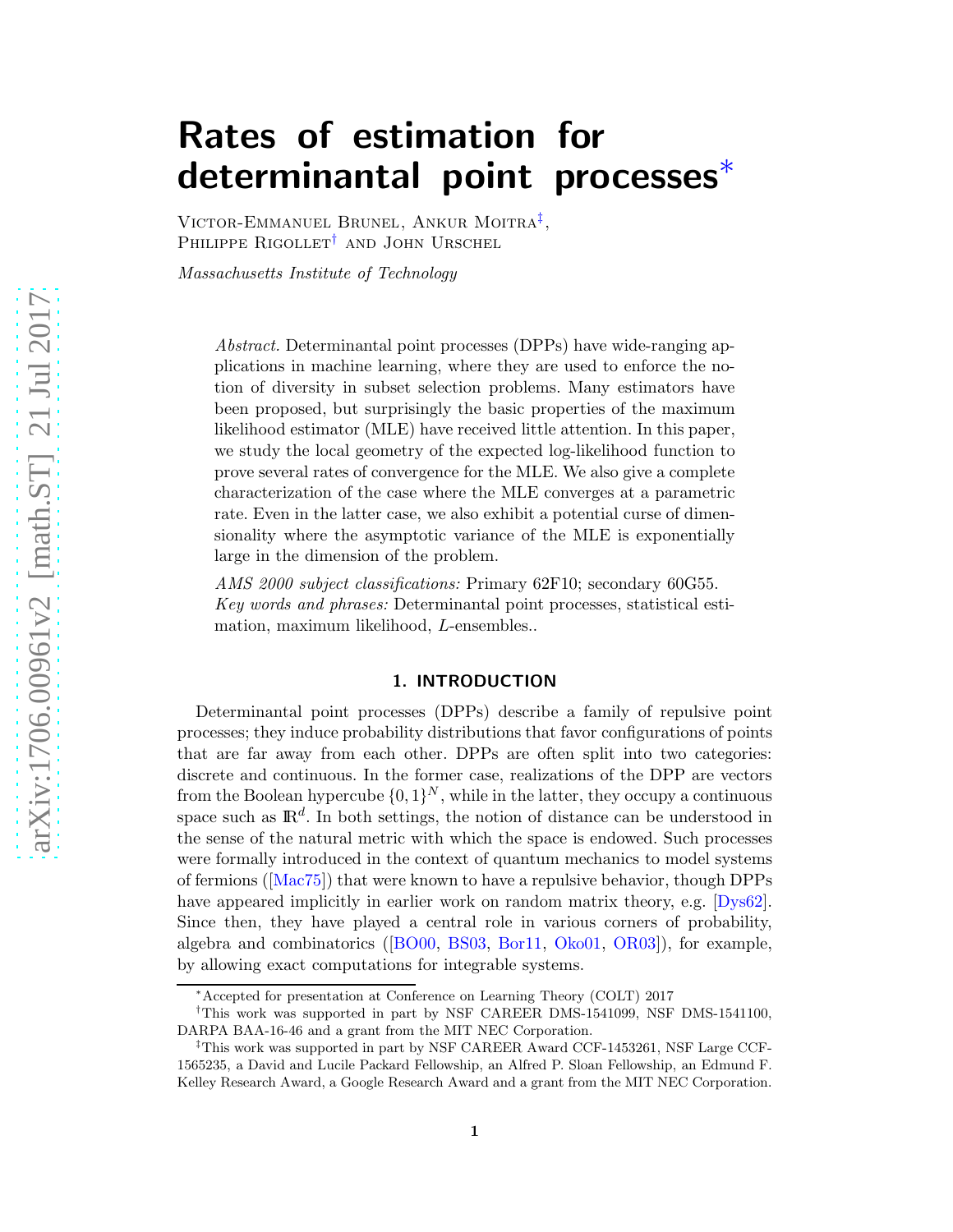#### 2 BRUNEL ET AL.

Following the seminal work of [\[KT12\]](#page-12-3), both discrete and continuous DPPs have recently gained attention in the machine learning literature where the repulsive character of DPPs has been used to enforce the notion of diversity in subset selection problems. Such problems are pervasive in a variety of applications such as document or timeline summarization ( $[LB12, YFZ<sup>+</sup>16]$  $[LB12, YFZ<sup>+</sup>16]$  $[LB12, YFZ<sup>+</sup>16]$  $[LB12, YFZ<sup>+</sup>16]$ ), image search ([\[KT11,](#page-12-5) [AFAT14\]](#page-11-1)), audio signal processing ([\[XO16\]](#page-13-4)), image segmentation ([\[LCYO16\]](#page-13-5)), bioinformatics ( $[BOK^+14]$ ), neuroscience ([\[SZA13\]](#page-13-6)) and wireless or cellular networks modelization ([\[MS14,](#page-13-7) [TL14,](#page-13-8) [LBDA15,](#page-13-9) [DZH15\]](#page-12-7)). DPPs have also been employed as methodological tools in Bayesian and spatial statistics  $([KK16, BC16])$  $([KK16, BC16])$  $([KK16, BC16])$  $([KK16, BC16])$  $([KK16, BC16])$ , survey sampling  $([LM15, CJM16])$  $([LM15, CJM16])$  $([LM15, CJM16])$  $([LM15, CJM16])$  $([LM15, CJM16])$  and Monte Carlo methods  $([BH16]).$  $([BH16]).$  $([BH16]).$ 

Even though most of the aforementioned applications necessitate estimation of the parameters of a DPP, statistical inference for DPPs has received little attention. In this context, maximum likelihood estimation is a natural method, but generally leads to a non-convex optimization problem. This problem has been addressed by various heuristics, including Expectation-Maximization ([\[GKFT14\]](#page-12-10)), MCMC ([\[AFAT14\]](#page-11-1)), and fixed point algorithms ([\[MS15\]](#page-13-11)). None of these methods come with global guarantees, however. Another route used to overcome the computational issues associated with maximizing the likelihood of DPPs consists of imposing additional modeling constraints, initially in [\[KT12,](#page-12-3) [AFAT14,](#page-11-1) [BT15\]](#page-12-11) and, more recently, [\[DB16,](#page-12-12) [GPK16a,](#page-12-13) [GPK16b,](#page-12-14) [MS16\]](#page-13-12), in which assuming a specific low rank structure for the problem enabled the development of sublinear time algorithms.

The statistical properties of the maximum likelihood estimator for such problems have received attention only in the continuous case and under strong parametric assumptions ([\[LMR15,](#page-13-13) [BL16\]](#page-11-4)) or smoothness assumptions in a nonparametric context ([\[Bar13\]](#page-11-5)). However, despite their acute relevance to machine learning and several algorithmic advances (see [\[MS15\]](#page-13-11) and references therein), the statistical properties of general discrete DPPs have not been established. Qualitative and quantitative characterizations of the likelihood function would shed light on the convergence rate of the maximum likelihood estimator, as well as aid in the design of new estimators.

In this paper, we take an information geometric approach to understand the asymptotic properties of the maximum likelihood estimator. First, we study the curvature of the expected log-likelihood around its maximum. Our main result is an exact characterization of when the maximum likelihood estimator converges at a parametric rate (Theorem [3\)](#page-4-0). Moreover, we give quantitative bounds on the strong convexity constant (Proposition [4\)](#page-6-0) that translate into lower bounds on the asymptotic variance and shed light on what combinatorial parameters of a DPP control said variance.

The remainder of the paper is as follows. In Section [2,](#page-2-0) we provide an introduction to DPPs together with notions and properties that are useful for our purposes. In Section [3,](#page-3-0) we study the information landscape of DPPs and specifically, the local behavior of the expected log-likelihood around its global maxima. Finally, we translate these results into rates of convergence for maximum likelihood estimation in Section [4.](#page-9-0) Certain results and proofs are gathered in the appendices in order to facilitate the narrative.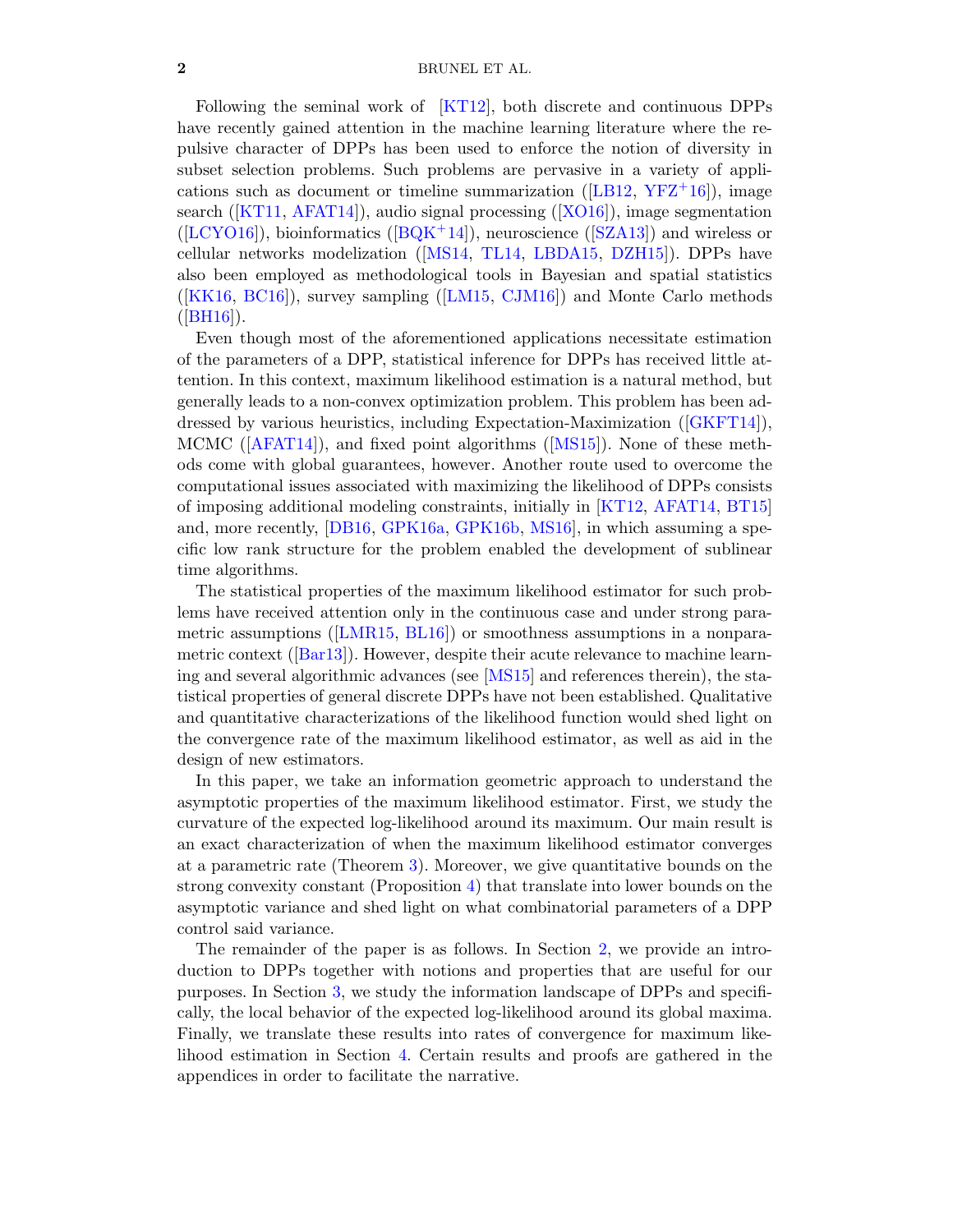*Notation.* Fix a positive integer N and define  $[N] = \{1, 2, \ldots, N\}$ . Throughout the paper, X denotes a subset of [N]. We denote by  $\wp(\mathcal{X})$  the power set of X.

We implicitly identify the set of  $|\mathcal{X}| \times |\mathcal{X}|$  matrices to the set of mappings from  $\mathcal{X} \times \mathcal{X}$  to IR. As a result, we denote by  $I_{\mathcal{X}}$  the identity matrix in  $\mathbb{R}^{\mathcal{X} \times \mathcal{X}}$  and we omit the subscript whenever  $\mathcal{X} = [N]$ . For a matrix  $A \in \mathbb{R}^{\mathcal{X} \times \mathcal{X}}$  and  $J \subseteq \mathcal{X}$ , denote by  $A_J$  the restriction of A to  $J \times J$ . When defined over  $\mathcal{X} \times \mathcal{X}$ ,  $A_J$  maps elements outside of  $J \times J$  to zero.

Let  $\mathcal{S}_{\mathcal{X}}$  denote the set of symmetric matrices in  $\mathbb{R}^{\mathcal{X}\times\mathcal{X}}$  matrices and denote by  $\mathcal{S}_{\mathcal{X}}^{\Lambda}$  the subset of matrices in  $\mathcal{S}_{\mathcal{X}}$  that have eigenvalues in  $\Lambda \subseteq \mathbb{R}$ . Of particular interest are  $S^+_{\mathcal{X}} = S^{[0,\infty)}_{\mathcal{X}}$  $\mathcal{S}_{\mathcal{X}}^{(0,\infty)}$  and  $\mathcal{S}_{\mathcal{X}}^{++} = \mathcal{S}_{\mathcal{X}}^{(0,\infty)}$  $\chi^{(0,\infty)}$ , the subsets of positive semidefinite and positive definite matrices respectively.

For a matrix  $A \in \mathbb{R}^{\mathcal{X} \times \mathcal{X}}$ , we denote by  $||A||_F$ ,  $\det(A)$  and  $\text{Tr}(A)$  its Frobenius norm, determinant and trace respectively. We set det  $A_{\emptyset} = 1$  and  $\text{Tr } A_{\emptyset} = 0$ . Moreover, we denote by  $diag(A)$  the vector of size  $|\mathcal{X}|$  with entries given by the diagonal elements of A. If  $x \in \mathbb{R}^N$ , we denote by  $\text{Diag}(x)$  the  $N \times N$  diagonal matrix with diagonal given by  $x$ .

For  $A \subseteq S_{\mathcal{X}}$ ,  $k \geq 1$  and a smooth function  $f : \mathcal{A} \to \mathbb{R}$ , we denote by  $d^k f(A)$ the k-th derivative of f evaluated at  $A \in \mathcal{A}$ . This is a k-linear map defined on  $\mathcal{A}$ ; for  $k = 1$ ,  $df(A)$  is the gradient of f,  $d^2f(A)$  the Hessian, etc.

Throughout this paper, we say that a matrix  $A \in S_{\mathcal{X}}$  is block diagonal if there exists a partition  $\{J_1, \ldots, J_k\}, k \geq 1$ , of X such that  $A_{ij} = 0$  if  $i \in J_a, j \in J_b$  and  $a \neq b$ . The largest number k such that such a representation exists is called the *number of blocks* of A and in this case  $J_1, \ldots, J_k$  are called *blocks* of A.

## <span id="page-2-0"></span>2. DETERMINANTAL POINT PROCESSES AND L-ENSEMBLES

In this section we gather definitions and useful properties, old and new, about determinantal point processes.

A (discrete) *determinantal point process* (DPP) on  $X$  is a random variable  $Z \in \wp(\mathcal{X})$  with distribution

<span id="page-2-2"></span>(2.1) 
$$
\mathbb{P}[J \subseteq Z] = \det(K_J), \quad \forall J \subseteq \mathcal{X},
$$

where  $K \in \mathcal{S}^{[0,1]}_{\mathcal{X}}$  $\chi^{\text{[0,1]}}$ , is called the *correlation kernel* of Z.

If it holds further that  $K \in \mathcal{S}^{[0,1)}_{\mathcal{X}}$  $\mathcal{X}^{(0,1)}$ , then Z is called L-ensemble and there exists a matrix  $L = K(I - K)^{-1} \in \mathcal{S}_{\mathcal{X}}^{+}$  such that

<span id="page-2-1"></span>(2.2) 
$$
\mathbb{P}[Z = J] = \frac{\det(L_J)}{\det(I + L)}, \quad \forall J \subseteq \mathcal{X},
$$

Using the multilinearity of the determinant, it is easy to see that  $(2.2)$  defines a probability distribution (see Lemma [9\)](#page-14-0). We call L the *kernel* of the L-ensemble Z.

Using the inclusion-exclusion principle, it follows from [\(2.1\)](#page-2-2) that  $\mathbb{P}(Z = \emptyset) =$  $\det(I - K)$ . Hence, a DPP Z with correlation kernel K is an L-ensemble if and only if Z can be empty with positive probability.

In this work, we only consider DPPs that are L-ensembles. In that setup, we can identify L-ensembles and DPPs, and the kernel  $L$  and correlation kernel  $K$ are related by the identities

<span id="page-2-3"></span>(2.3) 
$$
L = K(I - K)^{-1}, \qquad K = L(I + L)^{-1}.
$$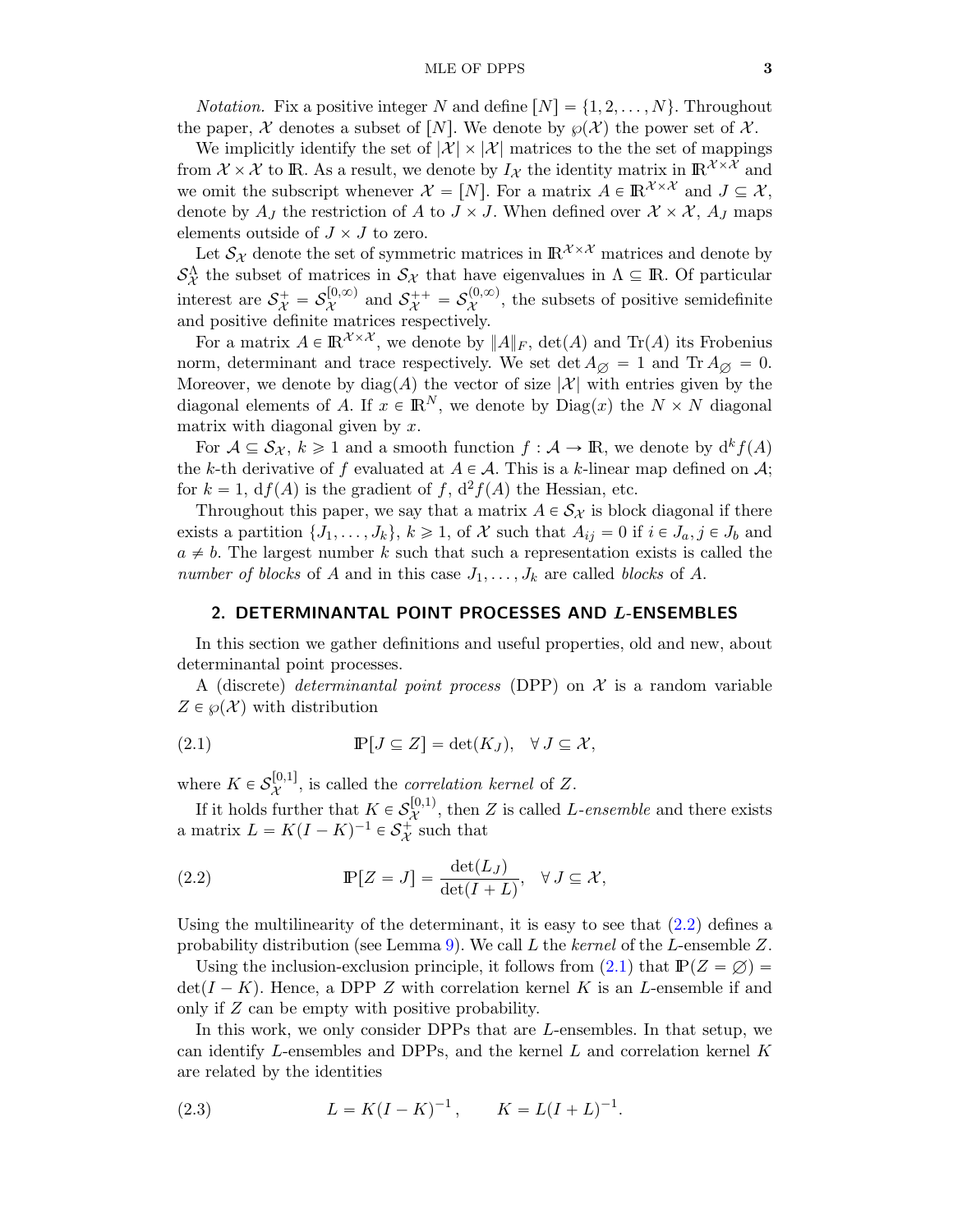#### 4 BRUNEL ET AL.

In the rest of this work, we only consider kernels  $L$  that are positive definite, namely  $L \in \mathcal{S}^{++}_{\mathcal{X}}$ . We denote by  $\mathsf{DPP}_{\mathcal{X}}(L)$  the probability distribution associated with the DPP with kernel L and refer to L as the *parameter* of the DPP in the context of statistical estimation. If  $\mathcal{X} = [N]$ , we drop the subscript and only write  $\text{DPP}(L)$  for a DPP with kernel L on [N].

The probability mass function  $(2.2)$  of DPP(L) depends only on the principal minors of L and on  $\det(I + L)$ . In particular, L is not fully identified by  $\text{DPP}(L)$ and the lack of identifiability of  $L$  has been characterized exactly [\[Kul12,](#page-12-15) Theorem 4.1. Denote by D the collection of  $N \times N$  diagonal matrices with  $\pm 1$  diagonal entries. Then, for  $L_1, L_2 \in \mathcal{S}_{[N]}^{++}$  $\stackrel{++}{[N]},$ 

(2.4) 
$$
\mathsf{DPP}(L_1) = \mathsf{DPP}(L_2) \iff \exists D \in \mathcal{D}, L_2 = DL_1D.
$$

Hence, if  $L \in \mathcal{S}_{[N]}^{++}$  $\binom{m}{N}$ , then  $\{M \in \mathcal{S}_{[N]}^{++}\}$  $P_{[N]}^{++}$ : DPP $(M)$  = DPP $(L)$ } = { $DLD; D \in \mathcal{D}$ }. It is easy to see that the cardinal of this family is always of the form  $2^{N-k}$ , for some  $k \in \{1, \ldots, N\}$  $k \in \{1, \ldots, N\}$  $k \in \{1, \ldots, N\}$ . If L is block diagonal (see Section 1 for the definition), then k is the number of blocks of L. Otherwise,  $k = 1$  and we say that L is *irreducible*. A DPP with kernel  $L$  is called irreducible whenever  $L$  is. Next we define a graph associated to L that naturally describes its block structure.

DEFINITION 1. *Fix*  $\mathcal{X} \subseteq [N]$ . The determinantal graph  $\mathcal{G}_L = (\mathcal{X}, E_L)$  of a *DPP* with kernel  $L \in S_X^{++}$  is the undirected graph with vertices X and edge set  $E_L = \{\{i, j\} : L_{i,j} \neq 0\}$ . If  $i, j \in \mathcal{X}$ , write  $i \sim_L j$  if there exists a path in  $\mathcal{G}_L$  that *connects* i *and* j*.*

It is not hard to see that a DPP with kernel  $L$  is irreducible if and only if its determinantal graph  $\mathcal{G}_L$  is connected. If L is block diagonal, then its blocks correspond to the connected components of  $\mathcal{G}_L$ . Moreover, it follows directly from [\(2.2\)](#page-2-1) that if  $Z \sim \textsf{DPP}(L)$  and L has blocks  $J_1, \ldots, J_k$ , then  $Z \cap J_1, \ldots, Z \cap J_k$  are mutually independent DPPs with kernels  $L_{J_1}, \ldots, L_{J_k}$  respectively.

Now that we have reviewed useful properties of DPPs, we are in a position to study the information landscape for the statistical problem of estimating the kernel of a DPP from independent observations.

## 3. INFORMATION GEOMETRY

#### <span id="page-3-0"></span>3.1 Definitions

Our goal is to estimate an unknown kernel  $L^* \in \mathcal{S}_{[N]}^{++}$  $\begin{bmatrix}r+1\\N\end{bmatrix}$  from *n* independent copies of  $Z \sim \text{DPP}(L^*)$ . In this paper, we study the statistical properties of what is arguably the most natural estimation technique: maximum likelihood estimation.

Let  $Z_1, \ldots, Z_n$  be n independent copies of  $Z \sim \text{DPP}(L^*)$  for some unknown  $L^* \in \mathcal{S}_{[N]}^{++}$  $\binom{++}{[N]}$ . The (scaled) log-likelihood associated to this model is given for any  $L \in \mathcal{S}_{[N]}^{++}$ ++<br>[N] ,

<span id="page-3-1"></span>(3.1) 
$$
\hat{\Phi}(L) = \frac{1}{n} \sum_{i=1}^{n} \log p_{Z_i}(L) = \sum_{J \subseteq [N]} \hat{p}_J \log \det(L_J) - \log \det(I + L),
$$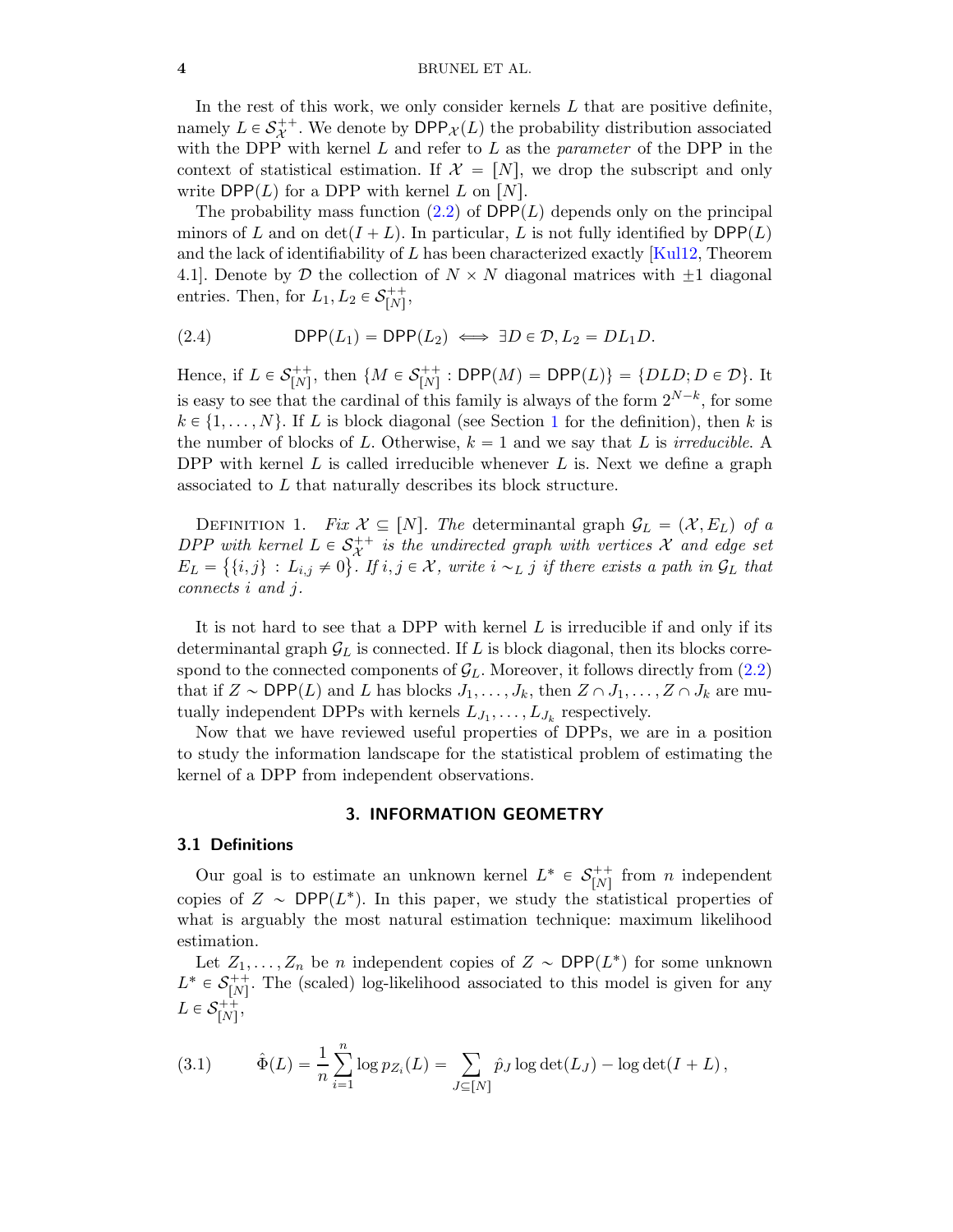where  $p_J(L) = \mathbb{P}[Z = J]$  is defined in [\(2.2\)](#page-2-1) and  $\hat{p}_J$  is its empirical counterpart defined by

$$
\hat{p}_J = \frac{1}{n} \sum_{i=1}^n \mathbb{I}(Z_i = J).
$$

Here  $\mathbb{I}(\cdot)$  denotes the indicator function. We denote by  $\Phi_{L*}$  the expected loglikelihood as a function of  $L$  (resp.  $K$ ):

<span id="page-4-1"></span>(3.2) 
$$
\Phi_{L^*}(L) = \sum_{J \subseteq [N]} p_J(L^*) \log \det(L_J) - \log \det(I + L).
$$

For the ease of notation, we assume in the sequel that  $L^*$  is fixed, and write simply  $\Phi = \Phi_{L^*}$  and  $p_J^* = p_J(L^*),$  for  $J \subseteq [N]$ .

We now proceed to local study of the function  $L \mapsto \Phi(L)$  around  $L = L^*$  and show, in turn how this analysis can be turned into rates of estimation using rather standard statistical arguments. Specifically, we give a necessary and sufficient condition on  $L^*$  so that  $\Phi$  is locally strongly concave around  $L = L^*$ , i.e., the Hessian of  $\Phi$  evaluated at  $L = L^*$  is definite negative.

#### 3.2 Global maxima

Note that  $\Phi(L)$  is, up to an additive constant that does not depend on L, the Kullback-Leibler (KL) divergence between  $\mathsf{DPP}(L)$  and  $\mathsf{DPP}(L^*)$ :

$$
\Phi(L) = \Phi(L^*) - \mathsf{KL}\left(\mathsf{DPP}(L^*), \mathsf{DPP}(L)\right), \forall L \in \mathcal{S}_{[N]}^{++},
$$

where KL stands for the Kullback-Leibler divergence between probability measures. In particular, by the properties of this divergence,  $\Phi(L) \leq \Phi(L^*)$  for all  $L \in \mathcal{S}_{[N]}^{++}$  $\binom{r+1}{[N]}$ , and

$$
\Phi(L)=\Phi(L^*) \iff \mathsf{DPP}(L)=\mathsf{DPP}(L^*) \iff L=DL^*D, \text{ for some } D \in \mathcal{D}.
$$

As a consequence, the global maxima of  $\Phi$  are exactly the matrices  $DL^*D$ , for D ranging in  $\mathcal{D}$ . The following theorem gives a more precise description of  $\Phi$  around  $L^*$  (and, equivalently, around each  $DL^*D$  for  $D \in \mathcal{D}$ ).

<span id="page-4-2"></span>THEOREM 2. Let  $L^* \in \mathcal{S}_{[N]}^{++}$  $\binom{++}{[N]}$ ,  $Z \sim \text{DPP}(L^*)$  and  $\Phi = \Phi_{L^*}$ , as defined in [\(3.2\)](#page-4-1). *Then,*  $L^*$  *is a critical point of*  $\Phi$ *. Moreover, for any*  $H \in \mathcal{S}_{[N]}$ *,* 

$$
d^{2}\Phi(L^{*})(H, H) = - \text{Var}[\text{Tr}((L_{Z}^{*})^{-1}H_{Z})].
$$

*In particular, the Hessian*  $d^2\Phi(L^*)$  *is negative semidefinite.* 

PROOF. Theorem [2](#page-4-2) is a direct consequence of Lemma [10](#page-15-0) and identities  $(A.3)$ and  $(A.5)$ .  $\Box$ 

The first part of this theorem is a consequence of the facts that  $L^*$  is a global maximum of a smooth  $\Phi$  over the open parameter space  $S_{[N]}^{++}$  $N<sup>++</sup>$ . The second part of this theorem follows from the usual fact that the Fisher information matrix has two expressions: the opposite of the Hessian of the expected log-likelihood and the variance of the score (derivative of the expected log-likelihood). We also provide a purely algebraic proof of Theorem [2](#page-4-2) in the appendix.

<span id="page-4-0"></span>Our next result characterizes the null space of  $d^2\Phi(L^*)$  in terms of the determinantal graph  $\mathcal{G}_{L^*}$ .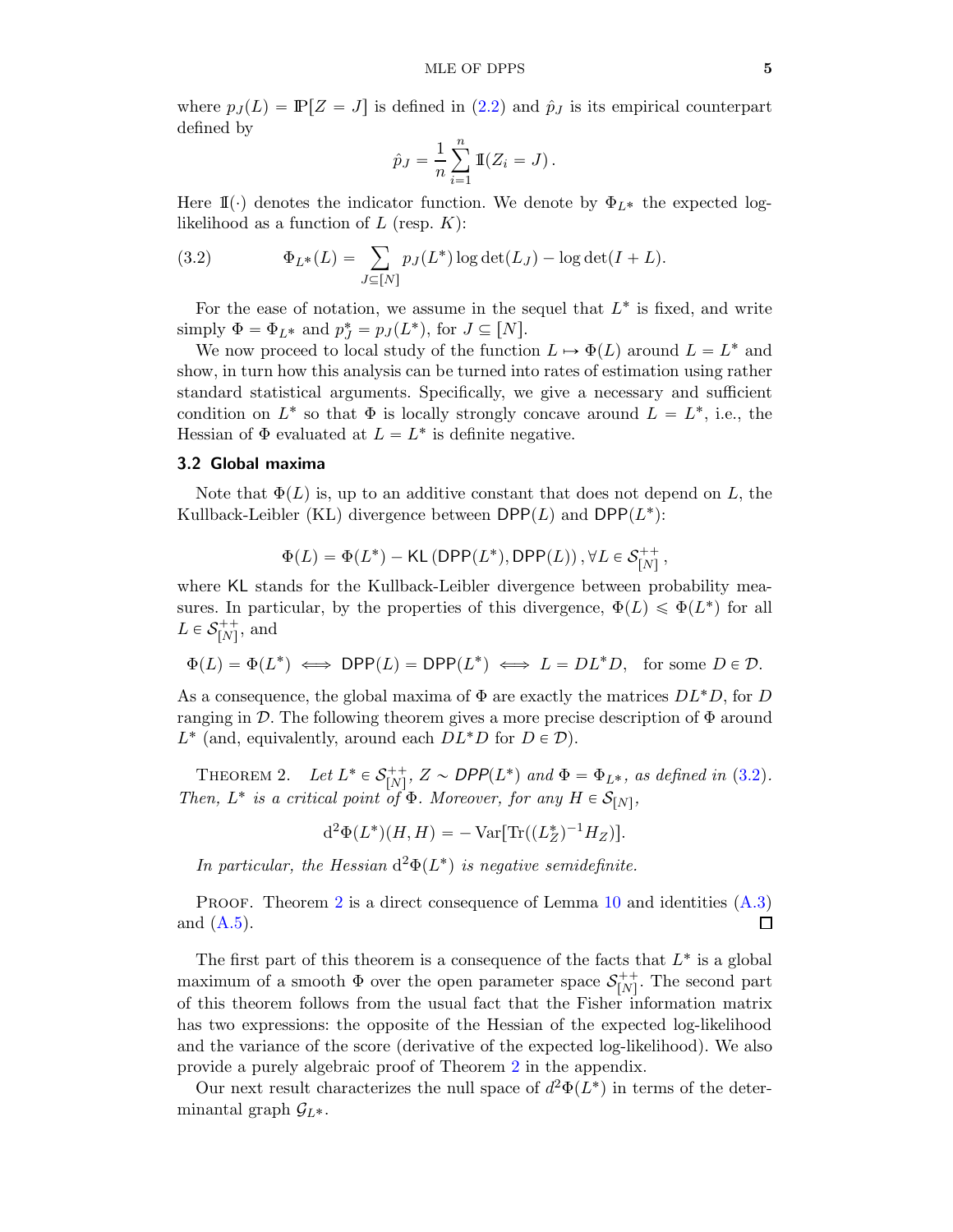Theorem 3. *Under the same assumptions of Theorem [2,](#page-4-2) the null space of the quadratic Hessian map*  $H \in \mathcal{S}_{[N]} \mapsto d^2\Phi(L^*)(H, H)$  *is given by* 

<span id="page-5-4"></span>
$$
(3.3) \quad \mathcal{N}(L^*) = \left\{ H \in \mathcal{S}_{[N]} : H_{i,j} = 0 \text{ for all } i,j \in [N] \text{ such that } i \sim_{L^*} j \right\}.
$$

*In particular,*  $d^2\Phi(L^*)$  *is negative definite if and only if*  $L^*$  *is irreducible.* 

PROOF. Let  $H \in \mathcal{S}_{[N]}$  be in the null space of  $d^2\Phi(L^*),$  i.e., satisfy  $d^2\Phi(L^*)(H, H)$  = 0. We need to prove that  $H_{i,j} = 0$  for all pairs  $i, j \in [N]$  such that  $i \sim_{L^*} j$ . To that end, we proceed by (strong) induction on the distance between  $i$  and  $j$  in  $\mathcal{G}_{L^*}$ , i.e., the length of the shortest path from i to j (equal to  $\infty$  if there is no such path). Denote this distance by  $d(i, j)$ .

First, by Theorem [2,](#page-4-2)  $Var[Tr((L_Z^*)^{-1}H_Z)] = 0$  so the random variable  $Tr((L_Z^*)^{-1}H_Z)$ takes only one value with probability one. Therefore since  $p_J^* > 0$  for all  $J \subseteq [N]$ and  $\text{Tr}((L_{\varnothing}^*)^{-1}H_{\varnothing})=0$ , we also have

(3.4) 
$$
\text{Tr}([L_J^*]^{-1}H_J) = 0, \quad \forall J \subseteq [N].
$$

<span id="page-5-0"></span>We now proceed to the induction.

If  $d(i, j) = 0$ , then  $i = j$  and since  $L^*$  is definite positive,  $L^*_{i,i} \neq 0$ . Thus, using [\(3.4\)](#page-5-0) with  $J = \{i\}$ , we get  $H_{i,i} = 0$ .

If  $d(i, j) = 1$ , then  $L_{i,j}^* \neq 0$ , yielding  $H_{i,j} = 0$ , using again  $(3.4)$ , with  $J = \{i, j\}$ and the fact that  $H_{i,i} = H_{j,j} = 0$ , established above.

Let now  $m \geq 2$  be an integer and assume that for all pairs  $(i, j) \in [N]^2$ satisfying  $d(i, j) \leq m$ ,  $H_{i,j} = 0$ . Let  $i, j \in [N]$  be a pair satisfying  $d(i, j) =$  $m + 1$ . Let  $(i, k_1, \ldots, k_m, j)$  be a shortest path from i to j in  $\mathcal{G}_{L^*}$  and let  $J =$  $\{k_0, k_1, \ldots, k_m, k_{m+1}\},\$  where  $k_0 = i$  and  $k_{m+1} = j$ . Note that the graph  $\mathcal{G}_{L_f^*}$ induced by  $L_J^*$  is a path graph and that for all  $s, t = 0, ..., m + 1$  satisfying  $|s-t| \leq m, d(k_s, k_t) = |s-t| \leq m$ , yielding  $H_{k_s, k_t} = 0$  by induction. Hence,

<span id="page-5-2"></span>(3.5) 
$$
\text{Tr}\left((L_J^*)^{-1}H_J\right) = 2\left((L_J^*)^{-1}\right)_{i,j}H_{i,j} = 0,
$$

by [\(3.4\)](#page-5-0) with  $J = \{i, j\}$ . Let us show that  $((L_J^*)^{-1})_{i, j} \neq 0$ , which will imply that  $H_{i,j} = 0$ . By writing  $(L_J^*)^{-1}$  as the ratio between the adjugate of  $L_J^*$  and its determinant, we have

<span id="page-5-3"></span>(3.6) 
$$
\left| \left( (L_J^*)^{-1} \right)_{i,j} \right| = \left| \frac{\det L_{J \setminus \{i\}, J \setminus \{j\}}^*}{\det L_J^*} \right|,
$$

where  $L^*_{J\setminus\{i\},J\setminus\{j\}}$  is the submatrix of  $L^*_{J}$  obtained by deleting the *i*-th line and j-th column. The determinant of this matrix can be expanded as

<span id="page-5-1"></span>(3.7) 
$$
\det L^*_{J\setminus\{i\},J\setminus\{j\}} = \sum_{\sigma\in\mathcal{M}_{i,j}} \varepsilon(\sigma) L^*_{i,\sigma(i)} L^*_{k_1,\sigma(k_1)} \dots L^*_{k_m,\sigma(k_m)},
$$

where  $\mathcal{M}_{i,j}$  stands for the collection of all one-to-one maps from  $J\setminus\{j\}$  to  $J\setminus\{i\}$ and, for any such map  $\sigma$ ,  $\varepsilon(\sigma) \in \{-1, 1\}$ . There is only one term in [\(3.7\)](#page-5-1) that is nonzero: Let  $\sigma \in \mathcal{M}_{i,j}$  for which the product in [\(3.7\)](#page-5-1) is nonzero. Recall that the graph induced by  $L_J^*$  is a path graph. Since  $\sigma(i) \in J \setminus \{i\}, L_{i, \sigma(i)}^* = 0$  unless  $\sigma(i) =$  $k_1$ . Then,  $L^*_{k_1,\sigma(k_1)}$  is nonzero unless  $\sigma(k_1) = k_1$  or  $k_2$ . Since we already have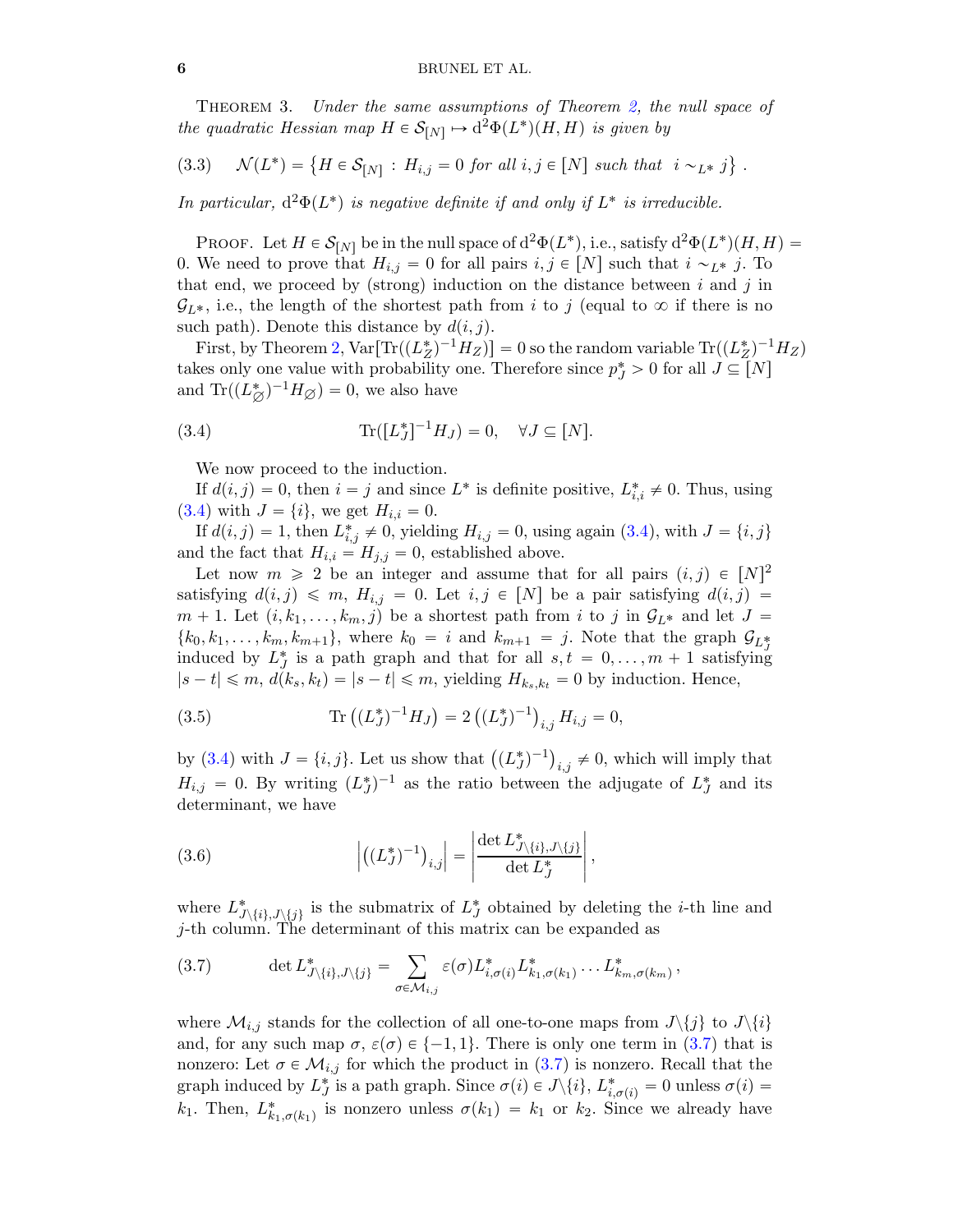$\sigma(i) = k_1$  and  $\sigma$  is one-to-one,  $\sigma(k_1) = k_2$ . By induction, we show that  $\sigma(k_s)$  $k_{s+1}$ , for  $s = 1, ..., m - 1$  and  $\sigma(k_m) = j$ . As a consequence, det  $L^*_{\mathcal{J}\setminus\{i\},\mathcal{J}\setminus\{j\}} \neq 0$ and, by  $(3.5)$  and  $(3.6)$ ,  $H_{i,j} = 0$ , which we wanted to prove.

Hence, by induction, we have shown that if  $d^2\Phi(L^*)(H, H) = 0$ , then for any pair  $i, j \in [N]$  such that  $d(i, j)$  is finite, i.e., with  $i \sim_{L^*} j$ ,  $H_{i,j} = 0$ .

Let us now prove the converse statement: Let  $H \in \mathcal{S}_{[N]}$  satisfy  $H_{i,j} = 0$ , for all i, j with  $i \sim_{L^*} j$ . First, using Lemma [11](#page-15-1) with its notation, for any  $J \subseteq [N]$  and  $j = 1, \ldots, k,$ 

$$
D_J^{(j)}(L_J^*)^{-1}D_J^{(j)} = \left(D_J^{(j)}L_J^*D_J^{(j)}\right)^{-1} = (L_J^*)^{-1}
$$

and

<span id="page-6-1"></span>
$$
D_J^{(j)} H_J^{(j)} D_J^{(j)} = -H_J^{(j)}.
$$

Hence,

$$
\operatorname{Tr}\left((L_J^*)^{-1}H_J^{(j)}\right) = \operatorname{Tr}\left(D^{(j)}(L_J^*)^{-1}D^{(j)}H_J^{(j)}\right) = -\operatorname{Tr}\left((L_J^*)^{-1}H_J^{(j)}\right) = 0\,.
$$

Summing over  $j = 1, \ldots, k$  yields

(3.8) 
$$
\text{Tr}\left((L_J^*)^{-1}H_J\right) = 0.
$$

In a similar fashion,

(3.9) 
$$
\text{Tr}\left((I+L^*)^{-1}H\right) = 0.
$$

Hence, using  $(A.5)$ ,

<span id="page-6-2"></span>
$$
d^{2}\Phi(L^{*})(H,H) = -\sum_{J \subseteq [N]} p_{J}^{*} \operatorname{Tr}^{2} \left( (L_{J}^{*})^{-1} H_{J} \right) + \operatorname{Tr}^{2} \left( (I + L^{*})^{-1} H \right) = 0,
$$

which ends the proof of the theorem.

It follows from Theorem [3](#page-4-0) that  $\Phi_{L^*}$  is locally strongly concave around  $L^*$  if and only if  $L^*$  is irreducible since, in that case, the smallest eigenvalue of  $-d^2\Phi(L^*)$ is positive. Nevertheless, this positive eigenvalue may be exponentially small in N, leading to a small curvature around the maximum of  $\Phi_{L^*}$ . This phenomenon is illustrated by the following example.

Consider the tridiagonal matrix  $L^*$  given by:

$$
L_{i,j}^* = \begin{cases} a \text{ if } i = j, \\ b \text{ if } |i - j| = 1, \\ 0 \text{ otherwise,} \end{cases}
$$

<span id="page-6-0"></span>where *a* and *b* are real numbers.

PROPOSITION 4. *Assume that*  $a > 0$  *and*  $a^2 > 4b^2$ . *Then*,  $L^* \in \mathcal{S}_{[N]}^{++}$  $\binom{n++}{[N]}$  and there *exist two positive numbers*  $c_1$  *and*  $c_2$  *that depend only on* a *and* b *such that* 

$$
0 < \inf_{H \in \mathcal{S}_{[N]} : \|H\|_F = 1} - \mathrm{d}^2 \Phi(L^*)(H, H) \leq c_1 e^{-c_2 N}.
$$

$$
\qquad \qquad \Box
$$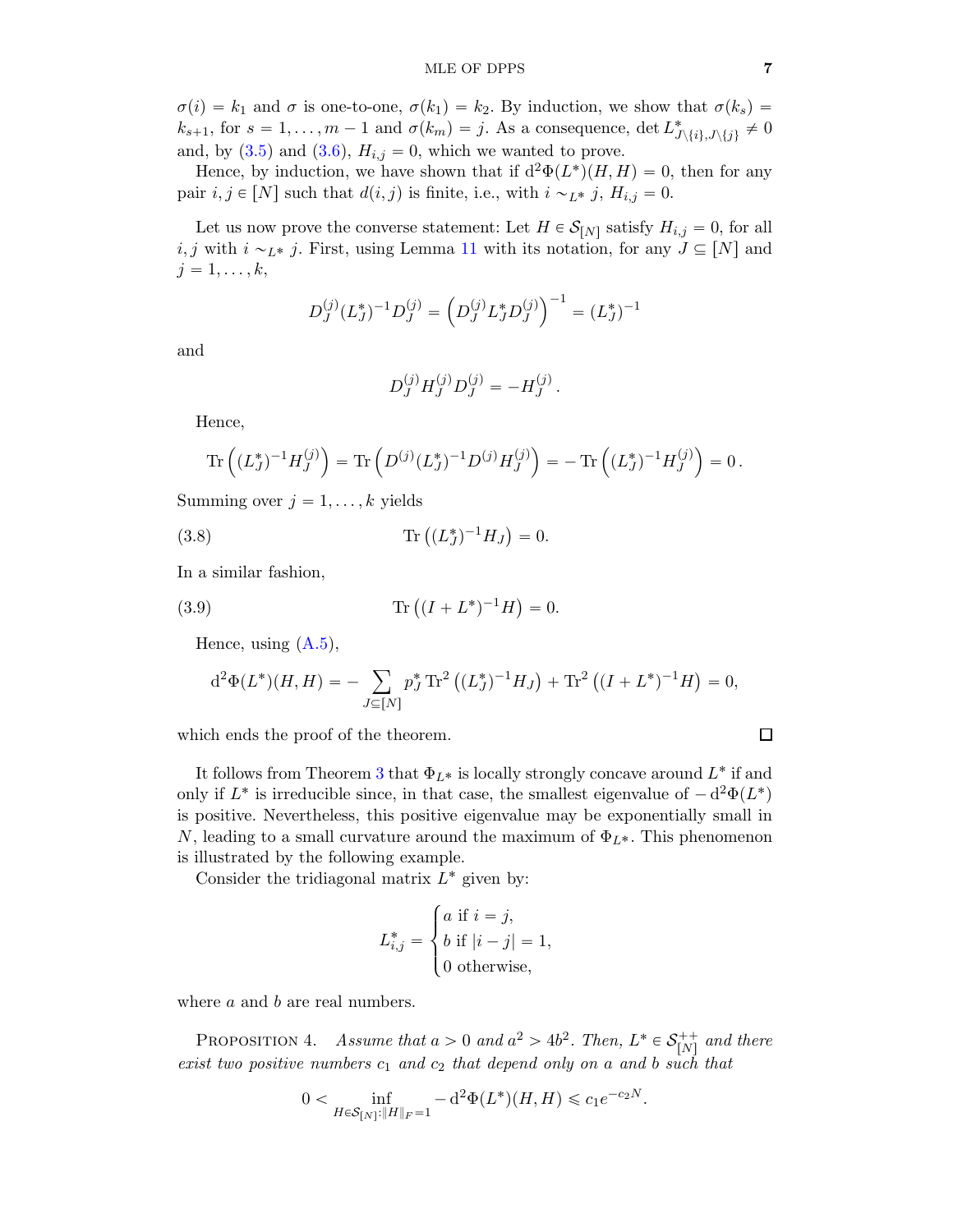### 8 BRUNEL ET AL.

PROOF. Consider the matrix  $H \in \mathcal{S}_{[N]}$  with zeros everywhere but in positions  $(1, N)$  and  $(N, 1)$ , where its entries are 1. Note that Tr  $((L_J^*)^{-1}H_J)$  is zero for all  $J \subseteq [N]$  such that  $J \neq [N]$ . This is trivial if J does not contain both 1 and  $N$ , since  $H_J$  will be the zero matrix. If  $J$  contains both 1 and  $N$  but does not contain the whole path that connects them in  $G_{L^*}$ , i.e., if J does not contain the whole space [N], then the subgraph  $\mathcal{G}_{L_{\mathcal{J}}}$  has at least two connected components, one containing 1 and another containing N. Hence,  $L_J^*$  is block diagonal, with 1 and N being in different blocks. Therefore, so is  $(L_J^*)^{-1}$  and Tr  $((L_J^*)^{-1}H_J) = 2((L_J^*)^{-1})_{1,N} = 0.$ 

Now, let  $J = [N]$ . Then,

$$
\begin{aligned} \text{Tr}\left((L_J^*)^{-1}H_J\right) &= 2\left((L^*)^{-1}\right)_{1,N} \\ &= 2(-1)^{N+1} \frac{\det(L_{[N]\setminus\{1\},[N]\setminus\{N\}}^*)}{\det L^*} \\ &= 2(-1)^{N+1} \frac{b^{N-1}}{\det L^*}. \end{aligned}
$$
\n(3.10)

<span id="page-7-0"></span>Write det  $L^* = u_N$  and observe that

<span id="page-7-1"></span>
$$
u_k = au_{k-1} + b^2 u_{k-2}, \quad \forall k \ge 2
$$

and  $u_1 = a, u_2 = a^2 - b^2$ . Since  $a^2 > 4b^2$ , there exists  $\mu > 0$  such that

(3.11) 
$$
u_k \ge \mu \left(\frac{a + \sqrt{a^2 - 4b^2}}{2}\right)^k, \quad \forall k \ge 1.
$$

Hence, [\(3.10\)](#page-7-0) yields

$$
|\text{Tr}((L_J^*)^{-1}H_J)| \leq \frac{2}{\mu |b|} \left( \frac{2|b|}{a + \sqrt{a^2 - 4b^2}} \right)^N,
$$

which proves the second part of Proposition [4,](#page-6-0) since  $a + \sqrt{a^2 - 4b^2} > a > 2|b|$ .

Finally note that  $(3.11)$  implies that all the principal minors of  $L^*$  are positive, hence  $L^* \in \mathcal{S}_{[N]}^{++}$ '++ $\left[ N\right]$ ' □

While the Hessian cancels in some directions  $H \in \mathcal{N}(L^*)$  for any reducible  $L^* \in \mathcal{S}_{[N]}^{++}$  $\binom{++}{[N]}$ , the next theorem shows that the fourth derivative is negative in *any* nonzero direction  $H \in \mathcal{N}(L^*)$  so that  $\Phi$  is actually curved around  $L^*$  in any direction.

<span id="page-7-2"></span>THEOREM 5. Let  $H \in \mathcal{N}(L^*)$ . Then,

- $(i) d^3\Phi(L^*)(H, H, H) = 0;$
- $(iii) d<sup>4</sup> \Phi(L^*)(H, H, H, H) = -\frac{2}{3} \text{Var} \left[ \text{Tr} \left( ((L_Z^*)^{-1} H_Z)^2 \right) \right] \leq 0;$  $(iii)$   $d^4\Phi(L^*)(H, H, H, H) = 0 \iff H = 0.$

PROOF. Let  $H \in \mathcal{N}(L^*)$ . By Lemma [10,](#page-15-0) the third derivative of  $\Phi$  at  $L^*$  is given by

$$
d^{3}\Phi(L^{*})(H, H, H) = 2 \sum_{J \subseteq [N]} p_{J}^{*} \text{Tr} ((L_{J}^{*})^{-1} H_{J})^{3} - 2 \text{Tr} ((I + L^{*})^{-1} H)^{3}).
$$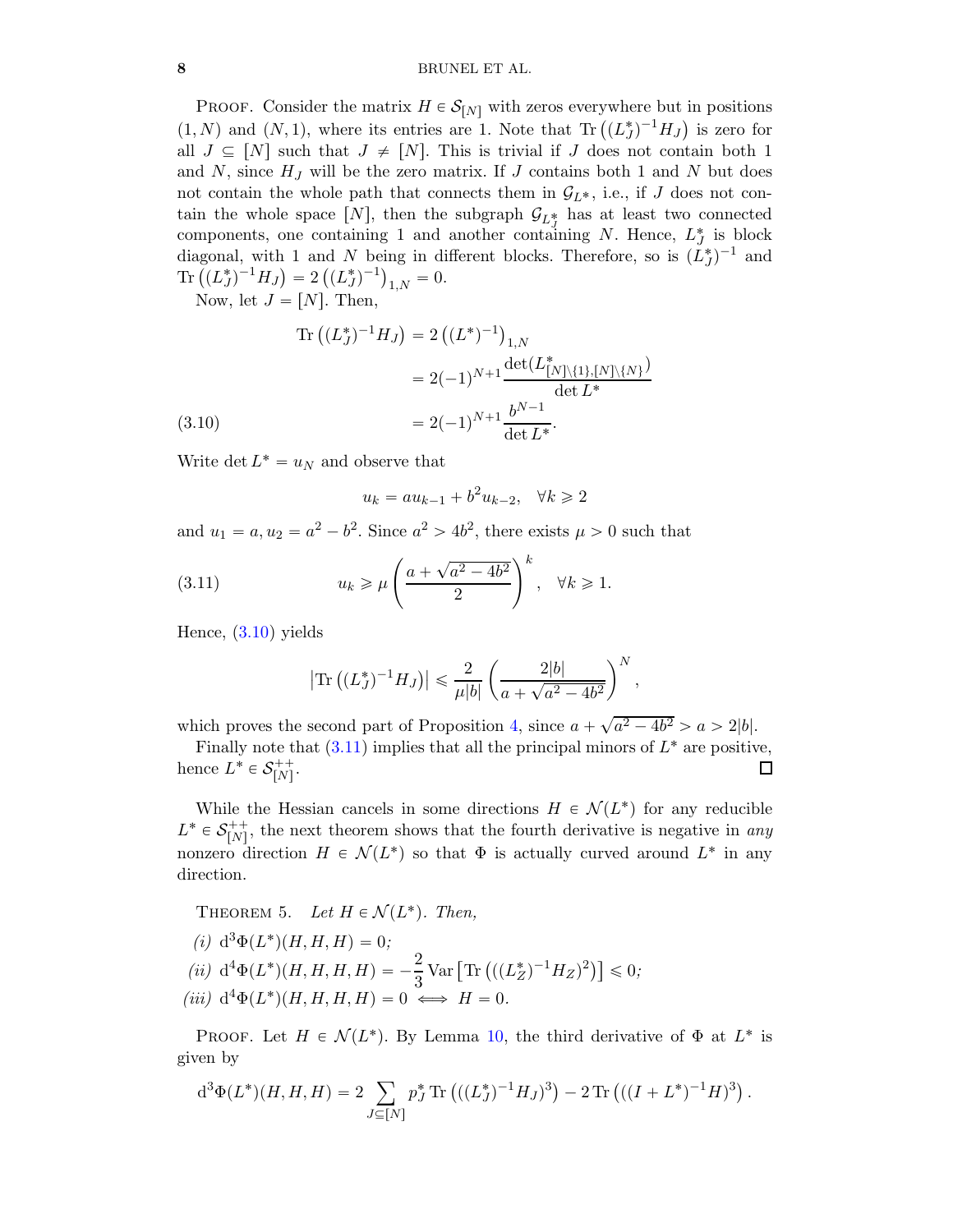Together with [\(A.6\)](#page-15-2), it yields

$$
d^{3}\Phi(L^{*})(H, H, H) = -\frac{2}{3} \left( \sum_{J \subseteq [N]} p_{J}^{*} a_{J,1}^{3} - a_{1}^{3} \right) + \frac{4}{3} \left( \sum_{J \subseteq [N]} p_{J}^{*} a_{J,2} - a_{2} \right) + \frac{2}{3} \left( \sum_{J \subseteq [N]} p_{J}^{*} a_{J,1} a_{J,2} - a_{1} a_{2} \right).
$$

Each of the three terms on the right hand side of the above display vanish because of [\(3.8\)](#page-6-1),  $H \in \mathcal{N}(L^*)$  and [\(3.9\)](#page-6-2) respectively. This concludes the proof of *(i)*.

Next, the fourth derivative of  $\Phi$  at  $L^*$  is given by

$$
d^{4}\Phi(L^{*})(H, H, H, H) = -6 \sum_{J \subseteq [N]} p_{J}^{*} \text{Tr} \left( ((L_{J}^{*})^{-1} H_{J})^{4} \right) + 6 \text{Tr} \left( ((I + L^{*})^{-1} H)^{4} \right).
$$

Using [\(A.7\)](#page-15-3) together with [\(3.8\)](#page-6-1), [\(3.9\)](#page-6-2) and  $d^3\Phi(L^*)(H, H, H) = 0$ , it yields

$$
d^{4}\Phi(L^{*})(H, H, H, H) = -\frac{2}{3} \Big(\sum_{J \subseteq [N]} p_{J}^{*} \text{Tr}^{2} ((L_{J}^{*})^{-1} H_{J})^{2} - \text{Tr}^{2} (((I + L^{*})^{-1} H)^{2})\Big).
$$

Since  $H \in \mathcal{N}(L^*)$ , meaning  $d^2\Phi(L^*)(H, H) = 0$ , we also have

Tr 
$$
((I + L^*)^{-1}H)^2
$$
 =  $\sum_{J \subseteq [N]} p_J^* \text{Tr} ((L_J^*)^{-1}H_J)^2$ .

Hence, we can rewrite  $d^4\Phi(L^*)(H, H, H, H)$  as

$$
d^{4}\Phi(L^{*})(H, H, H, H) = -\frac{2}{3} \left( \mathbb{E} \left[ \text{Tr}^{2} \left( (L_{Z}^{*})^{-1} H_{Z})^{2} \right) \right] - \mathbb{E} \left[ \text{Tr} \left( (L_{Z}^{*})^{-1} H_{Z})^{2} \right) \right]^{2} \right).
$$

This concludes the proof of *(ii)*.

To prove *(iii)*, note first that if  $H = 0$  then trivially  $d^4\Phi(L^*)(H, H, H, H) = 0$ . Assume now that  $d^4\Phi(L^*)(H, H, H, H) = 0$ , which, in view of *(ii)* is equivalent to  $\text{Var}[\text{Tr}(((L_Z^*)^{-1}H_Z)^2)] = 0$ . Since  $\text{Tr}(((L_{\varnothing}^*)^{-1}H_{\varnothing})^2) = 0$ , and  $p_J^* > 0$  for all  $J \subseteq [N]$ , it yields

<span id="page-8-0"></span>(3.12) 
$$
\text{Tr}(((L_J^*)^{-1}H_J)^2) = 0 \quad \forall J \subseteq [N].
$$

Fix  $i, j \in [N]$ . If i and j are in one and the same block of  $L^*$ , we know by Theorem [3](#page-4-0) that  $H_{i,j} = 0$ . On the other hand, suppose that i and j are in different blocks of  $L^*$  and let  $J = \{i, j\}$ . Denote by  $h = H_{i,j} = H_{j,i}$ . Since  $L_J^*$  is a  $2 \times 2$ diagonal matrix with nonzero diagonal entries and  $H_{i,i} = H_{j,j} = 0$ , [\(3.12\)](#page-8-0) readily yields  $h = 0$ . Hence,  $H = 0$ , which completes the proof of *(iii)*.  $\Box$ 

The first part of Theorem [5](#page-7-2) is obvious, since  $L^*$  is a global maximum of  $\Phi$ . However, we give an algebraic proof of this fact, which is instructive for the proof of the two remaining parts of the theorem.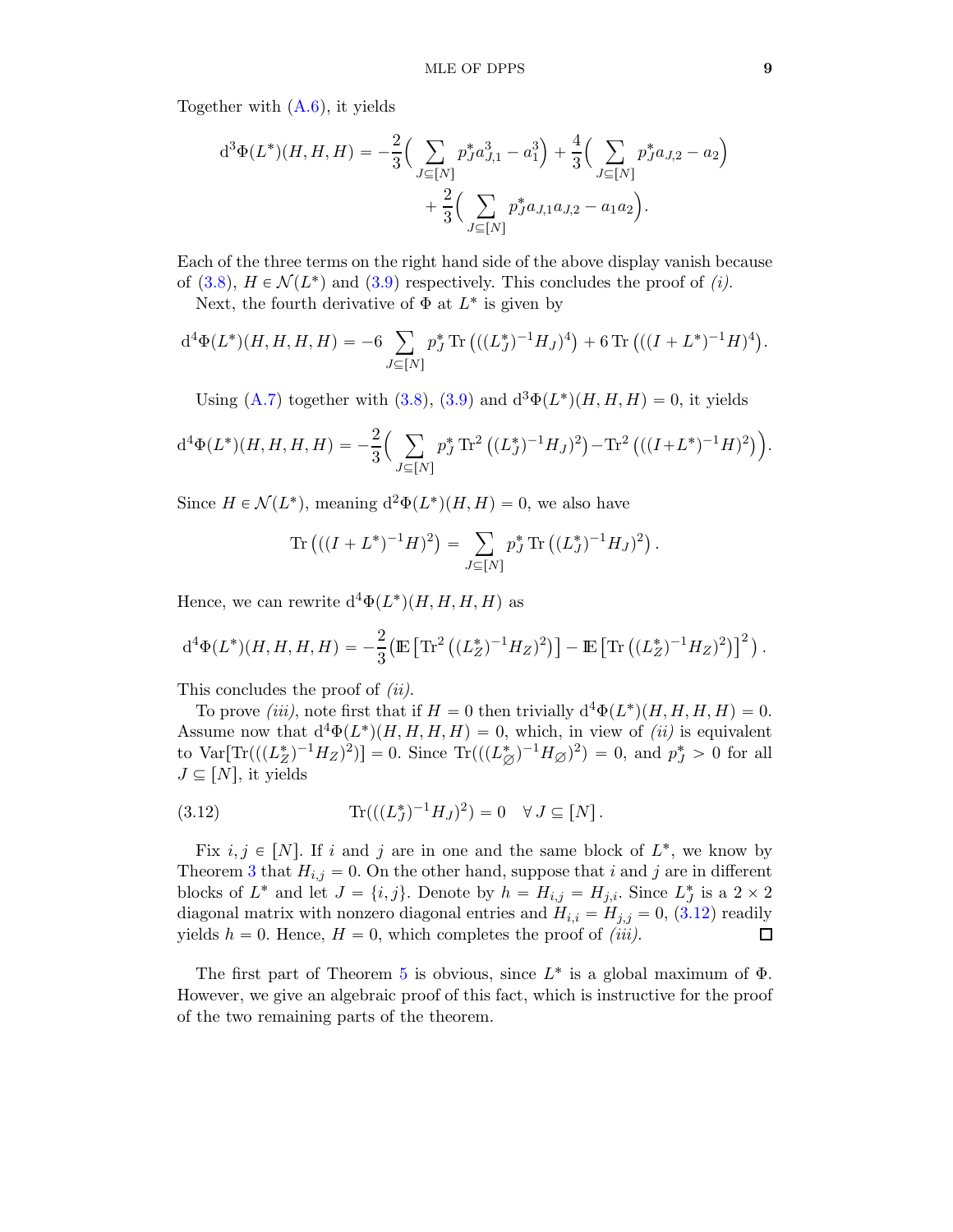#### 4. MAXIMUM LIKELIHOOD ESTIMATION

<span id="page-9-0"></span>Let  $Z_1, \ldots, Z_n$  be n independent copies of  $Z \sim \text{DPP}(L^*)$  with unknown kernel  $L^* \in \mathcal{S}_{[N]}^{++}$ <sup>++</sup>; The maximum likelihood estimator (*MLE*)  $\hat{L}$  of  $L^*$  is defined as a maximizer of the likelihood  $\hat{\Phi}$  defined in ([3.1\)](#page-3-1). Since for all  $L \in \mathcal{S}_{[N]}^{++}$  $\begin{bmatrix}N\end{bmatrix}$  and all  $D \in \mathcal{D}, \ \hat{\Phi}(L) = \hat{\Phi}(DLD)$ , there is more than one kernel  $\hat{L}$  that maximizes  $\hat{\Phi}$  in general. We will abuse notation and refer to any such maximizer as *"the" MLE*.

We measure the performance of the MLE using the *loss* ℓ defined by

$$
\ell(\hat{L}, L^*) = \min_{D \in \mathcal{D}} \|\hat{L} - DL^*D\|_F
$$

where we recall that  $\|\cdot\|_F$  denotes the Frobenius norm.

The loss  $\ell(\hat{L}, L^*)$  being a random quantity, we also define its associated *risk*  $\mathcal{R}_n$ by

$$
\mathcal{R}_n(\hat{L}, L^*) = \mathbb{E}\big[\ell(\hat{L}, L^*)\big],
$$

where the expectation is taken with respect to the joint distribution of the iid observation  $Z_1, \ldots, Z_n \sim \text{DPP}(L^*).$ 

<span id="page-9-3"></span>Our first statistical result establishes that the MLE is a consistent estimator.

THEOREM 6.

$$
\ell(\hat{L}, L^*) \xrightarrow[n \to \infty]{} 0, \qquad \text{in probability.}
$$

PROOF. Our proof is based on Theorem 5.14 in [\[vdV98\]](#page-13-14). We need to prove that there exists a compact subset E of  $S_{[N]}^{++}$  $\hat{L}$ <sup>++</sup> such that  $\hat{L} \in E$  eventually almost surely. Fix  $\alpha, \beta \in (0, 1)$  to be chosen later such that  $\alpha < \beta$  and define the compact set of  $S^{++}_{[N]}$  $\binom{r+1}{[N]}$  as

$$
E_{\alpha,\beta} = \left\{ L \in \mathcal{S}_{[N]}^{++} : K = L(I+L)^{-1} \in \mathcal{S}_{[N]}^{[\alpha,\beta]} \right\}.
$$

Let  $\delta = \min_{J \subseteq [N]} p_J^*$ . Since  $L^*$  is definite positive,  $\delta > 0$ . Define the event A by

<span id="page-9-1"></span>
$$
\mathcal{A} = \bigcap_{J \subseteq [N]} \left\{ p_J^* \leqslant 2\hat{p}_J \leqslant 3p_J^* \right\}.
$$

and observe that if the event A is satisfied, then we have  $3\Phi(L) \leq 2\hat{\Phi}(L) \leq \Phi(L)$ simultaneously for all  $L \in \mathcal{S}_{[N]}^{++}$  $N<sub>[N]</sub><sup>++</sup>$ . In particular,

(4.1) 
$$
\Phi(\hat{L}) \geq 2\hat{\Phi}(\hat{L}) \geq 2\hat{\Phi}(L^*) \geq 3\Phi(L^*),
$$

where the second inequality follows from the definition of the MLE.

By definition of  $\delta$ ,

<span id="page-9-2"></span> $(4.2)$ 

$$
\mathbb{P}\left[\mathcal{A}^{\complement}\right] = \mathbb{P}\left[\exists J \subseteq [N], \hat{p}_J < p_J^*/2 \text{ or } \hat{p}_J > 3p_J^*/2\right] \\
= \mathbb{P}\left[\exists J \subseteq [N], |\hat{p}_J - p_J^*| > p_J^*/2\right] \\
\leq \mathbb{P}\left[\exists J \subseteq [N], |\hat{p}_J - p_J^*| > \delta/2\right] \\
\leq \sum_{J \subseteq [N]} \mathbb{P}\left[|\hat{p}_J - p_J^*| > \delta/2\right] \\
\leq 2^{N+1} e^{-\delta^2 n/2}.
$$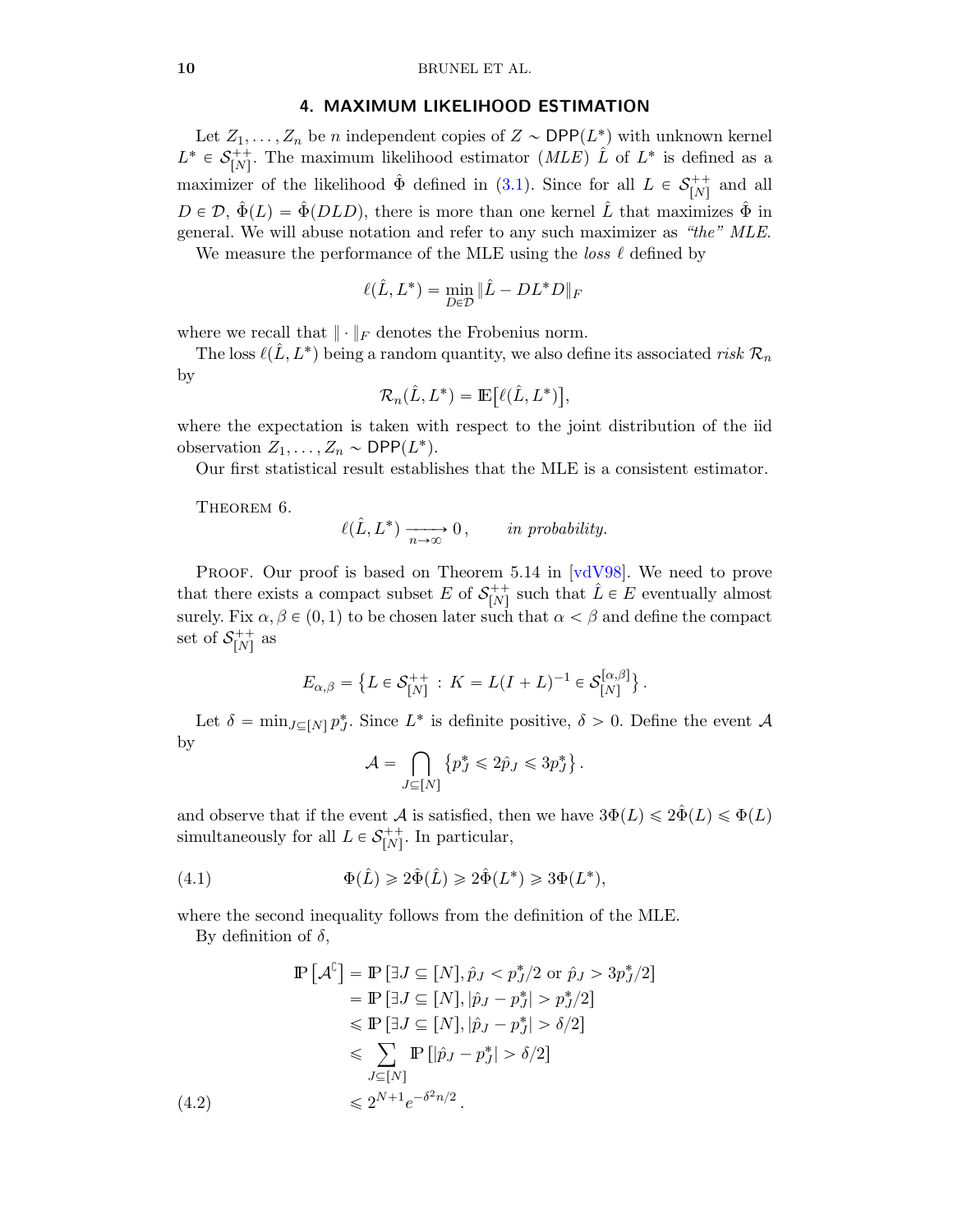where we used a union bound and Hoeffding's inequality. Observe that  $\Phi(L^*) < 0$ , so we can define  $\alpha < \exp(3\Phi(L^*)/\delta)$  and  $\beta > 1 - \exp(3\Phi(L^*)/\delta)$  such that  $0 < \alpha < \beta < 1$ . Let  $L \in \mathcal{S}_{[N]}^{++}$  $\binom{m}{[N]}$   $E_{\alpha,\beta}$  and  $K = L(I+L)^{-1}$ . Then, either *(i)* K has an eigenvalue that is less than  $\alpha$ , or *(ii)* K has an eigenvalue that is larger than β. Since all the eigenvalues of K lie in  $(0, 1)$ , we have that  $\det(K) \leq \alpha$  in case *(i)* and  $\det(I - K) \leq 1 - \beta$  in case *(ii)*. By ([2](#page-2-3).3), it quickly follows that

$$
\Phi(L) = \sum_{J \subseteq [N]} p_J^* \log |\det(K - I_{\bar{J}})|.
$$

We observe that each term in this sum is negative. Hence, by definition of  $\alpha$  and  $\beta$ ,

$$
\Phi(L) \leq \begin{cases} p_{[N]}^* \log \alpha \leq \delta \log \alpha < 3\Phi(L^*) \leq \Phi(\hat{L}) & \text{in case } (i) \\ p_{\oslash}^* \log(1-\beta) \leq \delta \log(1-\beta) < 3\Phi(L^*) \leq \Phi(\hat{L}) & \text{in case } (ii) \end{cases}
$$

using [\(4.1\)](#page-9-1). Thus, on  $\mathcal{A}, \Phi(L) < \Phi(\hat{L})$  for all  $L \in \mathcal{S}_{[N]}^{++}$  $\prod_{[N]}^{++} \backslash E_{\alpha,\beta}$ . It yields that on this event,  $L \in E_{\alpha,\beta}$ .

Now, let  $\varepsilon > 0$ . For all  $J \subseteq [N], p_J(\cdot)$  is a continuous function; hence, we can apply Theorem 5.14 in [\[vdV98\]](#page-13-14), with the compact set  $E_{\alpha,\beta}$ . This yields

$$
\mathbb{P}[\ell(\hat{L}, L^*) > \varepsilon] \le \mathbb{P}[\ell(\hat{L}, L^*) > \varepsilon, \hat{L} \in E_{\alpha, \beta}] + \mathbb{P}[\hat{L} \notin E_{\alpha, \beta}]
$$
  

$$
\le \mathbb{P}[\ell(\hat{L}, L^*) > \varepsilon, \hat{L} \in E_{\alpha, \beta}] + (1 - \mathbb{P}[\mathcal{A}]).
$$

Using Theorem 5.14 in [\[vdV98\]](#page-13-14), the first term goes to zero, and the second term goes to zero by  $(4.2)$ . This completes the proof. □

Theorem [6](#page-9-3) shows that consistency of the MLE holds for all  $L^* \in \mathcal{S}_{[N]}^{++}$  $N<sup>++</sup>$ . However, the MLE can be  $\sqrt{n}$ -consistent only when  $L^*$  is irreducible. Indeed, this is the only case when the Fisher information is invertible, by Theorem [3.](#page-4-0)

Let  $M \in \mathcal{S}_{[N]}$  and  $\Sigma$  be a symmetric, positive definite bilinear form on  $\mathcal{S}_{[N]}$ . We write  $A \sim \mathcal{N}_{\mathcal{S}_{[N]}}(M,\Sigma)$  to denote a Wigner random matrix  $A \in \mathcal{S}_{[N]}$ , such that for all  $H \in \mathcal{S}_{[N]}$ ,  $\text{Tr}(AH)$  is a Gaussian random variable, with mean  $\text{Tr}(MH)$ and variance  $\Sigma(H, H)$ .

Assume that  $L^*$  is irreducible and let  $\hat{L}$  be the MLE. Let  $\hat{D} \in \mathcal{D}$  be such that

$$
\|\hat{D}\hat{L}\hat{D} - L^*\|_F = \min_{D \in \mathcal{D}} \|D\hat{L}D - L^*\|_F
$$

and set  $\tilde{L} = \hat{D}\hat{L}\hat{D}$ . Recall that by Theorem [3,](#page-4-0) the bilinear operator  $d^2\Phi(L^*)$  is invertible. Let  $V(L^*)$  denote its inverse. Then, by Theorem 5.41 in [\[vdV98\]](#page-13-14),

(4.3) 
$$
\sqrt{n}(\tilde{L} - L^*) = -V(L^*) \frac{1}{\sqrt{n}} \sum_{i=1}^n \left( (L_{Z_i}^*)^{-1} - (I + L^*)^{-1} \right) + \rho_n,
$$

<span id="page-10-0"></span>where  $\|\rho_n\|_F \longrightarrow 0$ . Hence, we have proved the following theorem.

THEOREM 7. Let  $L^*$  be irreducible. Then,  $\tilde{L}$  is asymptotically normal, with  $asymptotic\ covariance\ operator\ V(L^*)$ :

$$
\sqrt{n}(\tilde{L} - L^*) \xrightarrow[n \to \infty]{} \mathcal{N}_{\mathcal{S}_{[N]}}(0, V(L^*)) ,
$$

*where the above convergence holds in distribution.*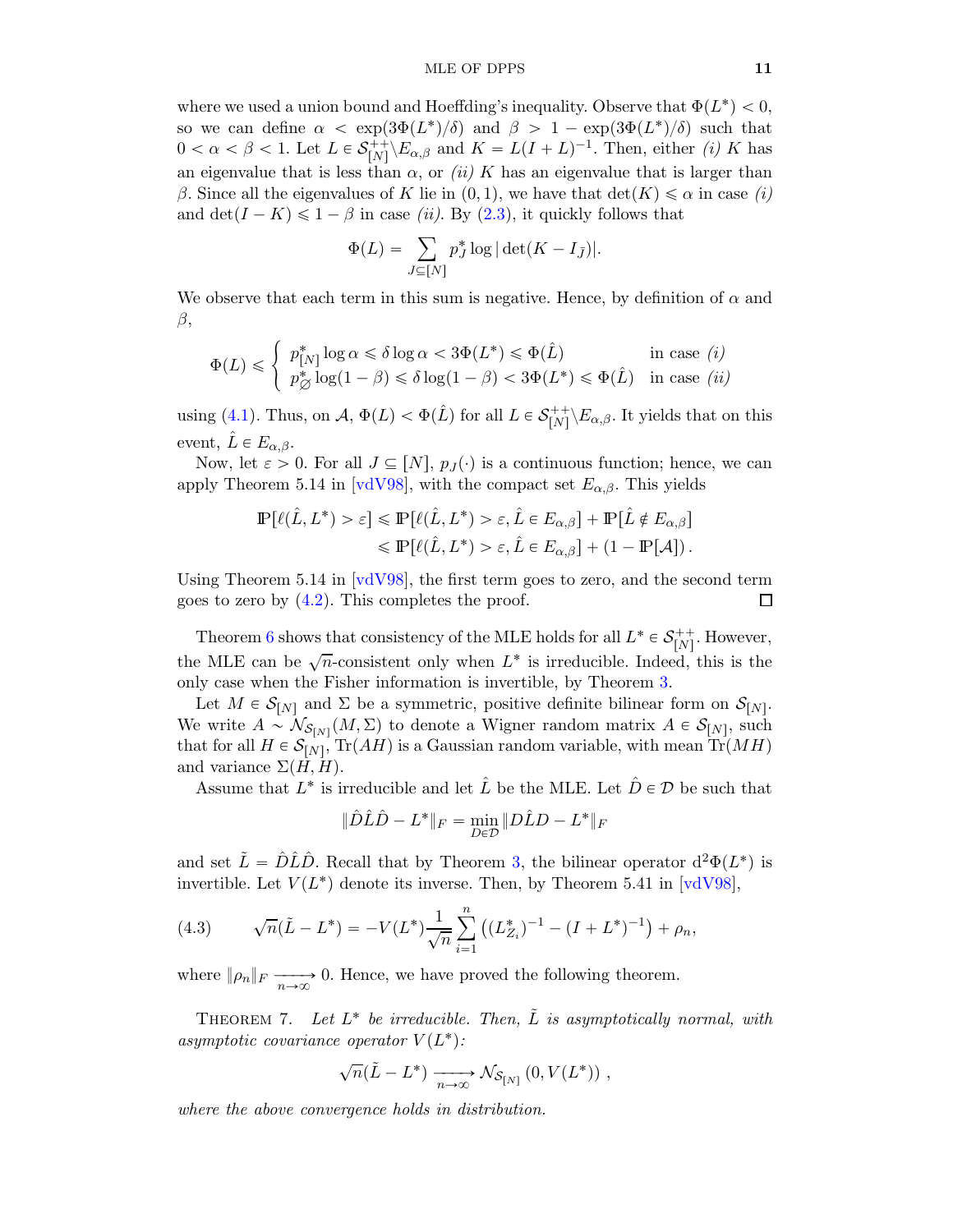Recall that we exhibited in Proposition [4](#page-6-0) an irreducible kernel  $L^* \in \mathcal{S}_{[N]}^{++}$  $\prod_{i=1}^{n+1}$  that is non-degenerate (its entries and eigenvalues are either zero or bounded away from zero) such that  $V(L^*)[H, H] \geq c^N$  for some positive constant c and unit norm  $H \in \mathcal{S}_{[N]}$ . Together with Theorem [7,](#page-10-0) it implies that while the MLE  $\tilde{L}$  converges at the parametric rate  $n^{1/2}$ ,  $\sqrt{n} \text{Tr}[(\tilde{L} - L^*)^\top H]$  has asymptotic variance of order at least  $c^N$  for some constant  $c > 1$ . It implies that the MLE suffers from a *curse of dimensionality*.

When  $L^*$  is not irreducible, the MLE is no longer a  $\sqrt{n}$ -consistent estimator of  $L^*$ ; it is only  $n^{1/6}$ -consistent. Nevertheless, in this case, the blocks of  $L^*$  may still be estimated at the parametric rate, as indicated by the following theorem.

If  $A \in \mathbb{R}^{N \times N}$  and  $J, J' \subseteq [N]$ , we denote by  $A_{J,J'}$  the  $N \times N$  matrix whose entry  $(i, j)$  is  $A_{i,j}$  if  $(i, j) \in J \times J'$  and 0 otherwise. We have the following theorem.

THEOREM 8. Let  $L^* \in \mathcal{S}_{[N]}^{++}$  $\begin{array}{c} t_{n+1}^{++} \equiv h_{n+1}^{++} \equiv h_{n+1}^{++} \equiv h_{n+1}^{++} \equiv h_{n+1}^{++} \equiv h_{n+1}^{++} \equiv h_{n+1}^{++} \equiv h_{n+1}^{++} \equiv h_{n+1}^{++} \equiv h_{n+1}^{++} \equiv h_{n+1}^{++} \equiv h_{n+1}^{++} \equiv h_{n+1}^{++} \equiv h_{n+1}^{++} \equiv h_{n+1}^{++} \equiv h_{n+1}^{++} \equiv h_{n+1}^{++} \equiv h_{n+1}^{++} \equiv h_{n+1}^{++} \equiv h_{n+$ blocks *J* and *J'*,

(4.4) 
$$
\min_{D \in \mathcal{D}} \|\hat{L}_{J,J'} - DL_{J,J'}^*D\|_F = O_P(n^{-1/6})
$$

*and*

(4.5) 
$$
\min_{D \in \mathcal{D}} \|\hat{L}_J - DL_J^* D\|_F = O_{\mathbb{P}}(n^{-1/2}),
$$

*where*  $O_P$  *is big-O notation in probability.* 

PROOF. The first statement follows from Theorem 5.52 in [\[vdV98\]](#page-13-14), with  $\alpha = 4$ and  $\beta = 1$  (the fact that  $\beta = 1$  being a consequence of the proof of Corollary 5.53 in [\[vdV98\]](#page-13-14)). For the second statement, note that since the DPPs  $Z \cap J, J \in \mathcal{P}$  are independent, each  $\hat{L}_J$ ,  $J \in \mathcal{P}$  is the maximum likelihood estimator of  $L_J^*$ . Since  $L_J^*$  is irreducible, the  $n^{1/2}$ -consistency of  $\hat{L}_J$  follows from Theorem [7.](#page-10-0)  $\Box$ 

#### REFERENCES

- <span id="page-11-1"></span>[AFAT14] R. H. Affandi, E. B. Fox, R. P. Adams, and B. Taskar. Learning the parameters of determinantal point process kernels. In *Proceedings of the 31th International Conference on Machine Learning, ICML 2014, Beijing, China, 21-26 June 2014*, pages 1224–1232, 2014.
- <span id="page-11-5"></span>[Bar13] Y. Baraud. Estimation of the density of a determinantal process. *Confluentes Math.*, 5(1):3–21, 2013.
- <span id="page-11-2"></span>[BC16] C. A. N. Biscio and J.-F. Coeurjolly. Standard and robust intensity parameter estimation for stationary determinantal point processes. *Spat. Stat.*, 18(part A):24–39, 2016.
- <span id="page-11-3"></span>[BH16] R. Bardenet and A. Hardy. Monte Carlo with Determinantal Point Processes. working paper or preprint, May 2016.
- <span id="page-11-4"></span>[BL16] C. A. N. Biscio and F. Lavancier. Contrast estimation for parametric stationary determinantal point processes. *Scandinavian Journal of Statistics*, 2016.
- <span id="page-11-0"></span>[BO00] A. Borodin and G. Olshanski. Distributions on partitions, point processes, and the hypergeometric kernel. *Comm. Math. Phys.*, 211(2):335–358, 2000.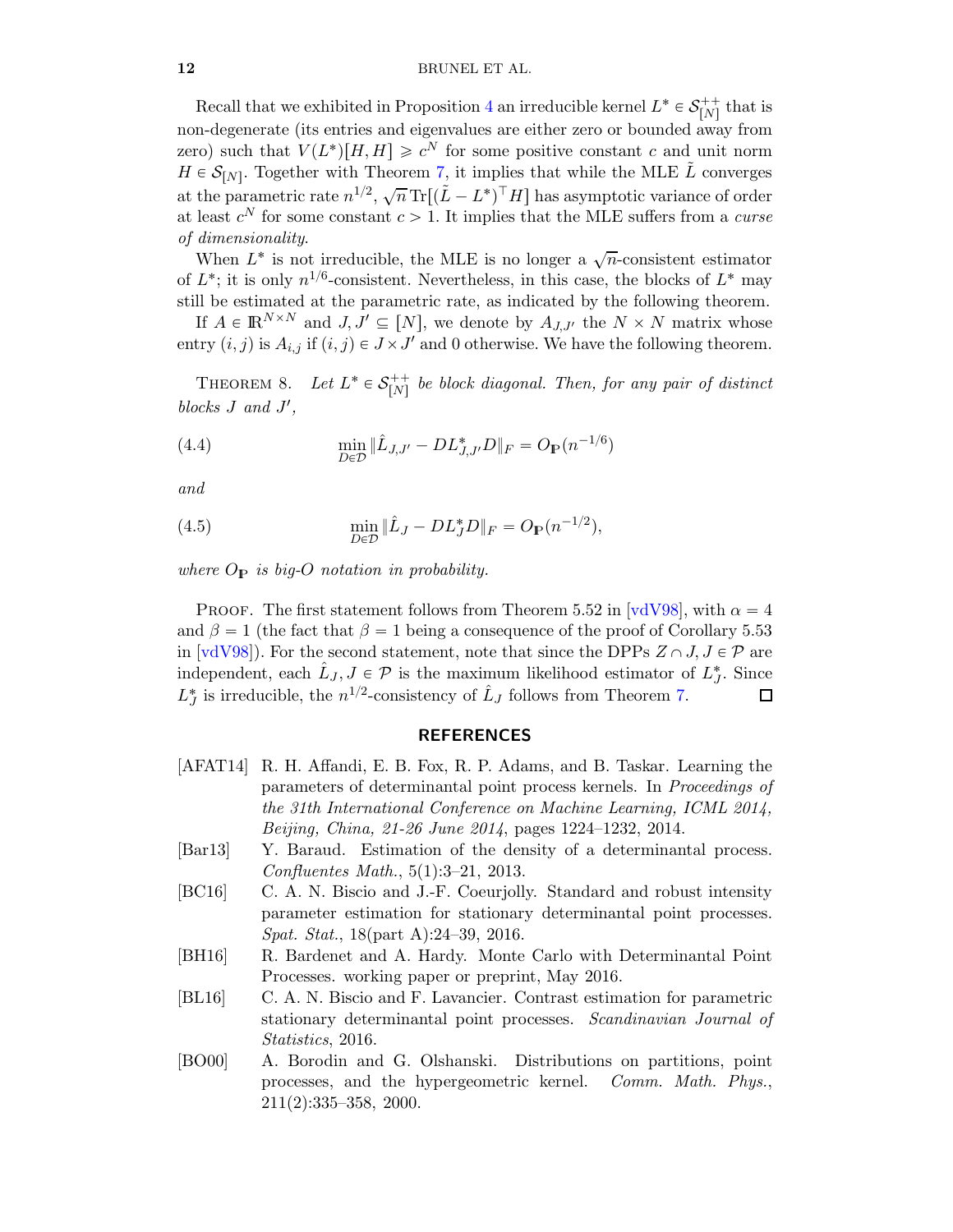- <span id="page-12-2"></span>[Bor11] A. Borodin. Determinantal point processes. In *The Oxford handbook of random matrix theory*, pages 231–249. Oxford Univ. Press, Oxford, 2011.
- <span id="page-12-6"></span>[BQK`14] N. K. Batmanghelich, G. Quon, A. Kulesza, M. Kellis, P. Golland, and L. Bornn. Diversifying sparsity using variational determinantal point processes. *CoRR*, abs/1411.6307, 2014.
- <span id="page-12-1"></span>[BS03] A. Borodin and A. Soshnikov. Janossy densities. i. determinantal ensembles. *Journal of Statistical Physics*, 113(3):595–610, 2003.
- <span id="page-12-11"></span>[BT15] R. Bardenet and M. Titsias. Inference for determinantal point processes without spectral knowledge. In C. Cortes, N. D. Lawrence, D. D. Lee, M. Sugiyama, and R. Garnett, editors, *Advances in Neural Information Processing Systems 28*, pages 3393–3401. Curran Associates, Inc., 2015.
- <span id="page-12-9"></span>[CJM16] A. Chambaz, E. Joly, and X. Mary. Survey sampling targeted inference. Preprint HAL, August 2016.
- <span id="page-12-12"></span>[DB16] C. Dupuy and F. Bach. Learning determinantal point processes in sublinear time. *arXiv:1610.05925*, 2016.
- <span id="page-12-0"></span>[Dys62] F. J. Dyson. Statistical theory of the energy levels of complex systems. III. *J. Mathematical Phys.*, 3:166–175, 1962.
- <span id="page-12-7"></span>[DZH15] N. Deng, W. Zhou, and M. Haenggi. The ginibre point process as a model for wireless networks with repulsion. *IEEE Trans. Wireless Communications*, 14(1):107–121, 2015.
- <span id="page-12-10"></span>[GKFT14] J. Gillenwater, A. Kulesza, E. Fox, and B. Taskar. Expectationmaximization for learning determinantal point processes. In *Proceedings of the 27th International Conference on Neural Information Processing Systems*, NIPS'14, pages 3149–3157, Cambridge, MA, USA, 2014. MIT Press.
- <span id="page-12-13"></span>[GPK16a] M. Gartrell, U. Paquet, and N. Koenigstein. Bayesian low-rank determinantal point processes. In *Proceedings of the 10th ACM Conference on Recommender Systems*, RecSys '16, pages 349–356, New York, NY, USA, 2016. ACM.
- <span id="page-12-14"></span>[GPK16b] M. Gartrell, U. Paquet, and N. Koenigstein. Low-rank factorization of determinantal point processes for recommendation. arXiv:1602.05436, 2016.
- <span id="page-12-8"></span>[KK16] M. Kojima and F. Komaki. Determinantal point process priors for Bayesian variable selection in linear regression. *Statist. Sinica*, 26(1):97–117, 2016.
- <span id="page-12-5"></span>[KT11] A. Kulesza and B. Taskar. k-DPPs: Fixed-size determinantal point processes. In *Proceedings of the 28th International Conference on Machine Learning, ICML 2011, Bellevue, Washington, USA, June 28 - July 2, 2011*, pages 1193–1200, 2011.
- <span id="page-12-3"></span>[KT12] A. Kulesza and B. Taskar. *Determinantal Point Processes for Machine Learning*. Now Publishers Inc., Hanover, MA, USA, 2012.
- <span id="page-12-15"></span>[Kul12] A. Kulesza. *Learning with determinantal point processes*. PhD thesis, University of Pennsylvania, 2012.
- <span id="page-12-4"></span>[LB12] H. Lin and J. A. Bilmes. Learning mixtures of submodular shells with application to document summarization. In *Proceedings of the Twenty-Eighth Conference on Uncertainty in Artificial Intelligence,*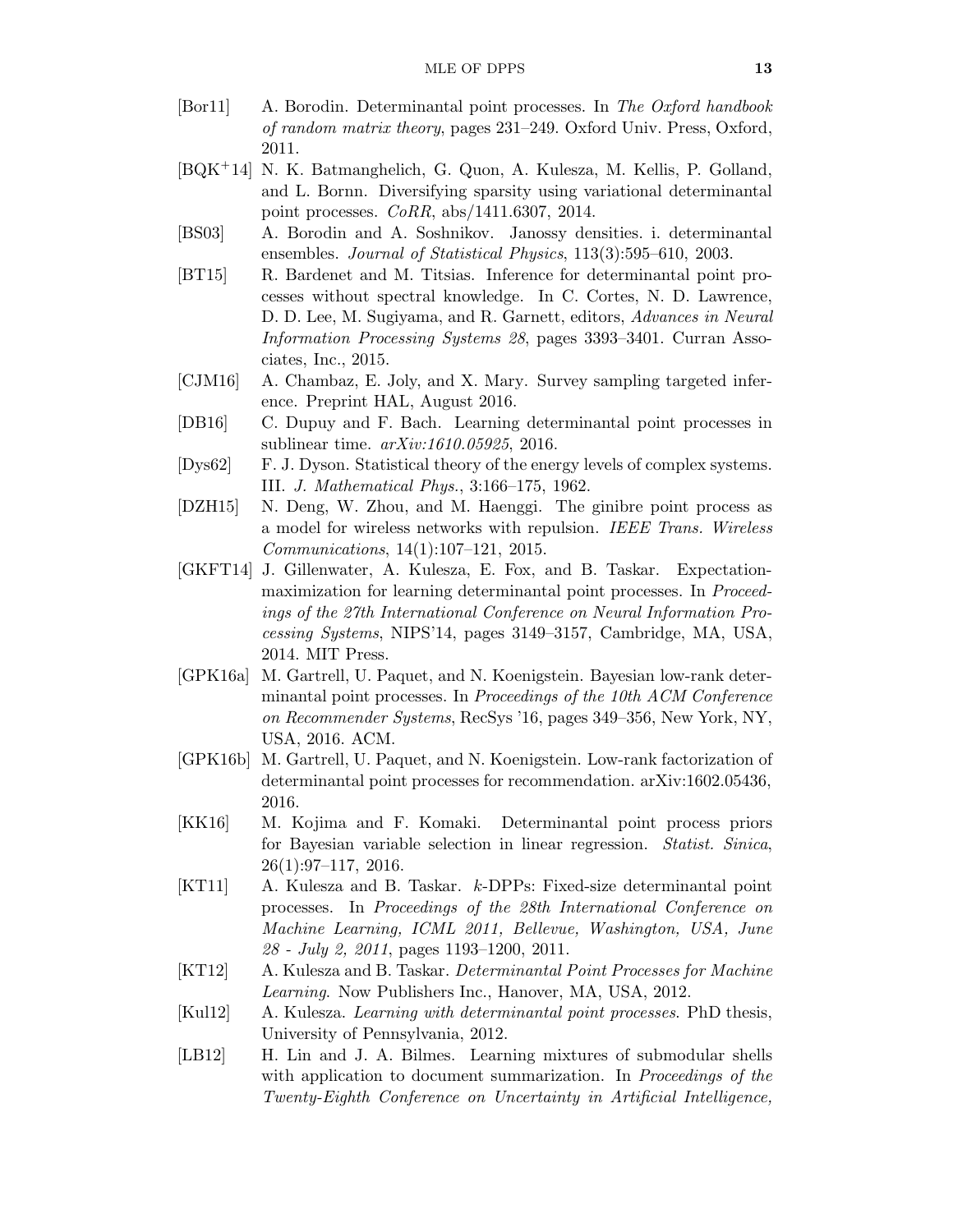*Catalina Island, CA, USA, August 14-18, 2012*, pages 479–490, 2012.

- <span id="page-13-9"></span>[LBDA15] Y. Li, F. Baccelli, H. S. Dhillon, and J. G. Andrews. Statistical modeling and probabilistic analysis of cellular networks with determinantal point processes. *IEEE Trans. Communications*, 63(9):3405–3422, 2015.
- <span id="page-13-5"></span>[LCYO16] D. Lee, G. Cha, M. Yang, and S. Oh. Individualness and determinantal point processes for pedestrian detection. In *Computer Vision - ECCV 2016 - 14th European Conference, Amsterdam, The Netherlands, October 11-14, 2016, Proceedings, Part VI*, pages 330–346, 2016.
- <span id="page-13-10"></span>[LM15] V. Loonis and X. Mary. Determinantal Sampling Designs. *ArXiv:1510.06618*, 2015.
- <span id="page-13-13"></span>[LMR15] F. Lavancier, J. Møller, and E. Rubak. Determinantal point process models and statistical inference. *Journal of the Royal Statistical Society: Series B (Statistical Methodology)*, 77(4):853–877, 2015.
- <span id="page-13-0"></span>[Mac75] O. Macchi. The coincidence approach to stochastic point processes. *Advances in Appl. Probability*, 7:83–122, 1975.
- <span id="page-13-7"></span>[MS14] N. Miyoshi and T. Shirai. *Cellular Networks with* α*-Ginibre Configurated Base Stations*, pages 211–226. Springer Japan, Tokyo, 2014.
- <span id="page-13-11"></span>[MS15] Z. Mariet and S. Sra. Fixed-point algorithms for learning determinantal point processes. In *Proceedings of the 32nd International Conference on Machine Learning (ICML-15)*, pages 2389–2397, 2015.
- <span id="page-13-12"></span>[MS16] Z. E. Mariet and S. Sra. Kronecker determinantal point processes. In D. D. Lee, M. Sugiyama, U. V. Luxburg, I. Guyon, and R. Garnett, editors, *Advances in Neural Information Processing Systems 29*, pages 2694–2702. Curran Associates, Inc., 2016.
- <span id="page-13-1"></span>[Oko01] A. Okounkov. Infinite wedge and random partitions. *Selecta Math. (N.S.)*, 7(1):57–81, 2001.
- <span id="page-13-2"></span>[OR03] A. Okounkov and N. Reshetikhin. Correlation function of Schur process with application to local geometry of a random 3-dimensional Young diagram. *J. Amer. Math. Soc.*, 16(3):581–603 (electronic), 2003.
- <span id="page-13-6"></span>[SZA13] J. Snoek, R. S. Zemel, and R. P. Adams. A determinantal point process latent variable model for inhibition in neural spiking data. In *Advances in Neural Information Processing Systems 26: 27th Annual Conference on Neural Information Processing Systems 2013. Proceedings of a meeting held December 5-8, 2013, Lake Tahoe, Nevada, United States.*, pages 1932–1940, 2013.
- <span id="page-13-8"></span>[TL14] G. L. Torrisi and E. Leonardi. Large deviations of the interference in the ginibre network model. *Stoch. Syst.*, 4(1):173–205, 2014.
- <span id="page-13-14"></span>[vdV98] A. W. van der Vaart. *Asymptotic statistics*, volume 3 of *Cambridge Series in Statistical and Probabilistic Mathematics*. Cambridge University Press, Cambridge, 1998.
- <span id="page-13-4"></span>[XO16] H. Xu and H. Ou. Scalable discovery of audio fingerprint motifs in broadcast streams with determinantal point process based motif clustering. *IEEE/ACM Trans. Audio, Speech & Language Processing*, 24(5):978–989, 2016.
- <span id="page-13-3"></span> $[YFZ^+16]$  J. Yao, F. Fan, W. X. Zhao, X. Wan, E. Y. Chang, and J. Xiao.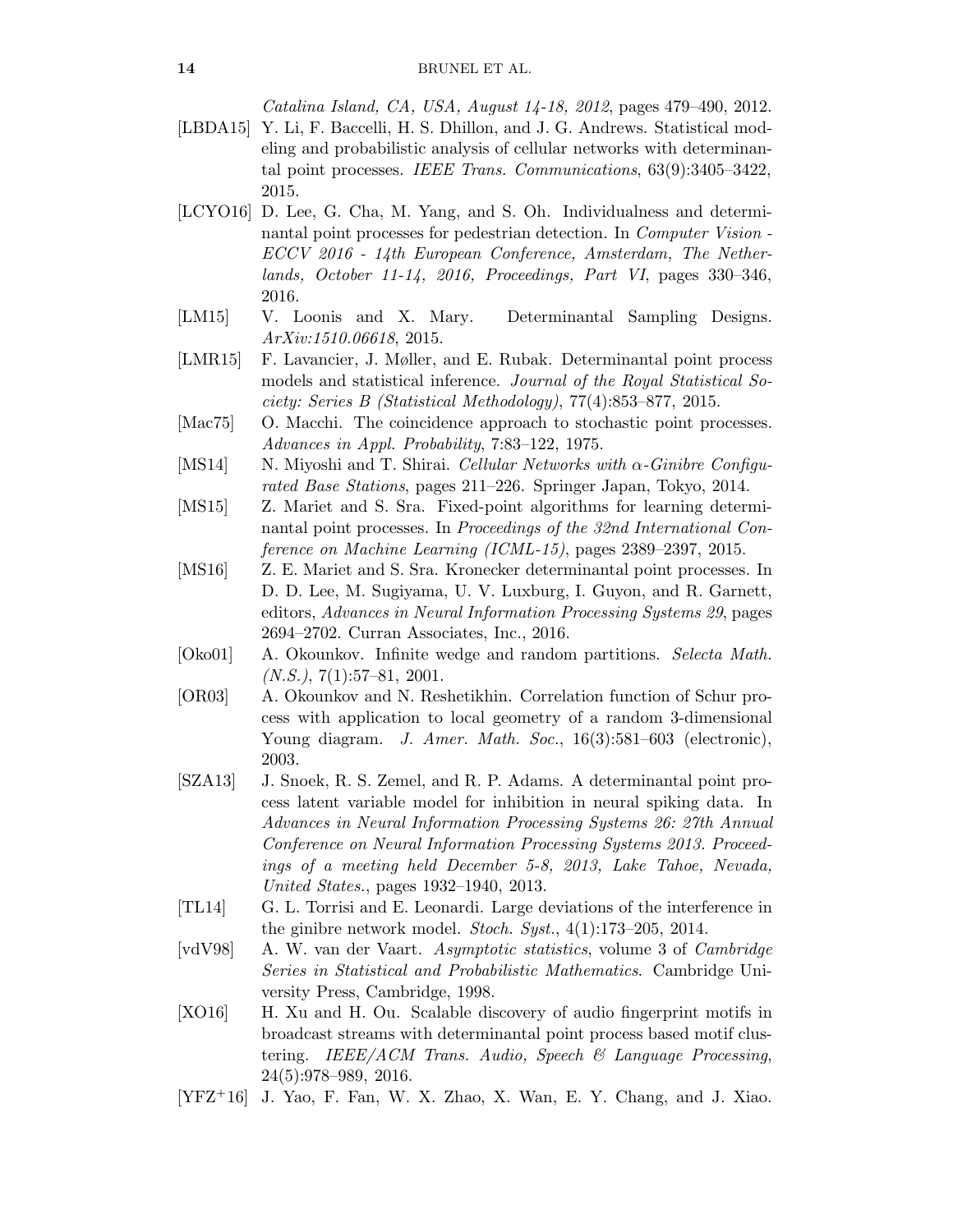#### MLE OF DPPS 15

Tweet timeline generation with determinantal point processes. In *Proceedings of the Thirtieth AAAI Conference on Artificial Intelligence, February 12-17, 2016, Phoenix, Arizona, USA.*, pages 3080– 3086, 2016.

# APPENDIX A: A KEY DETERMINANTAL IDENTITY AND ITS CONSEQUENCES

<span id="page-14-0"></span>We start this section by giving a key yet simple identity for determinants.

<span id="page-14-3"></span>LEMMA 9. *For all square matrices*  $L \in \mathbb{R}^{N \times N}$ ,

$$
\det(I+L) = \sum_{J \subseteq [N]} \det(L_J).
$$

This identity is a direct consequence of the multilinearity of the determinant. Note that it gives the value of the normalizing constant in  $(2.2)$ . Successive differentiations of  $(A.1)$  with respect to L lead to further useful identities. To that end, recall that if  $f(L) = \log \det(L), L \in \mathcal{S}_{[N]}^{++}$  $\begin{bmatrix} ++ \\ [N] \end{bmatrix}$ , then for all  $H \in \mathcal{S}_{[N]}$ , the directional derivative along  $H$  is given by

$$
df(L)(H) = \text{Tr}(L^{-1}H)
$$

Differentiating [\(A.1\)](#page-14-3) once over  $L \in \mathcal{S}_{[N]}^{++}$  $\binom{r+1}{N}$  yields

<span id="page-14-4"></span>(A.2) 
$$
\sum_{J\subseteq[N]} \det(L_J) \operatorname{Tr}(L_J^{-1}H_J) = \det(I+L) \operatorname{Tr}((I+L)^{-1}H), \quad \forall H \in \mathcal{S}_{[N]}.
$$

<span id="page-14-1"></span>In particular, after dividing by  $\det(I + L)$ ,

(A.3) 
$$
\sum_{J \subseteq [N]} p_J(L) \operatorname{Tr}(L_J^{-1} H_J) = \operatorname{Tr}((I + L)^{-1} H), \quad \forall H \in \mathcal{S}_{[N]}.
$$

In matrix form, [\(A.3\)](#page-14-1) becomes

(A.4) 
$$
\sum_{J \subseteq [N]} p_J(L)L_J^{-1} = (I+L)^{-1}.
$$

Here we use a slight abuse of notation. For  $J \subseteq [N]$ ,  $L_J^{-1}$  (the inverse of  $L_J$ ) has size |J|, but we still denote by  $L_J^{-1}$  the  $N \times N$  matrix whose restriction to J is  $L_J^{-1}$  and which has zeros everywhere else.

Let us introduce some extra notation, for the sake of presentation. For any positive integer k and  $J \subseteq [N]$ , define

<span id="page-14-2"></span>
$$
a_{J,k} = \text{Tr}((L_J^{-1}H_J)^k)
$$
 and  $a_k = \text{Tr}(((I+L)^{-1}H)^k)$ ,

where we omit the dependency in  $H \in \mathcal{S}_{[N]}$ . Then, differentiating again [\(A.2\)](#page-14-4) and rearranging terms yields

(A.5) 
$$
\sum_{J \subseteq [N]} p_J(L)a_{J,2} - a_2 = \sum_{J \subseteq [N]} p_J(L)a_{J,1}^2 - a_1^2,
$$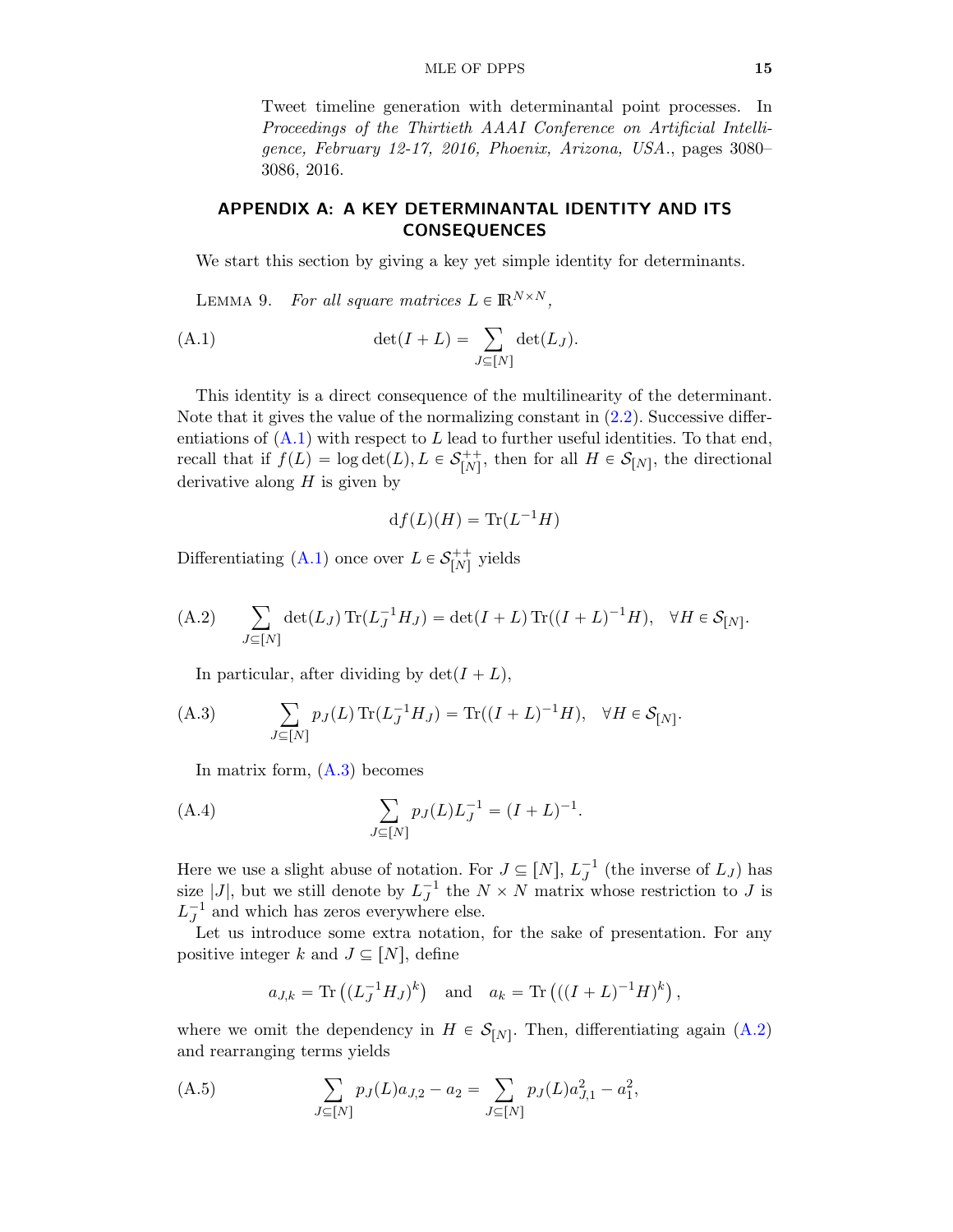for all  $H \in \mathcal{S}_{[N]}$ . In the same fashion, further differentiations yield

<span id="page-15-2"></span>
$$
\sum_{J \subseteq [N]} p_J(L)a_{J,3} - a_3 = -\frac{1}{3} \Big( \sum_{J \subseteq [N]} p_J(L)a_{J,1}^3 - a_1^3 \Big) + \frac{2}{3} \Big( \sum_{J \subseteq [N]} p_J(L)a_{J,2} - a_2 \Big) + \frac{1}{3} \Big( \sum_{J \subseteq [N]} p_J(L)a_{J,1}a_{J,2} - a_1a_2 \Big)
$$
\n(A.6)

and

$$
\sum_{J \subseteq [N]} p_J(L)a_{J,4} - a_4
$$
\n
$$
= \frac{1}{9} \Big( \sum_{J \subseteq [N]} p_J(L)a_{J,1}^4 - a_1^4 \Big) - \frac{4}{9} \Big( \sum_{J \subseteq [N]} p_J(L)a_{J,1}^2 a_{J,2} - a_1^2 a_2 \Big)
$$
\n
$$
- \frac{2}{9} \Big( \sum_{J \subseteq [N]} p_J(L)a_{J,1}a_{J,2} - a_1 a_2 \Big) + \frac{5}{9} \Big( \sum_{J \subseteq [N]} p_J(L)a_{J,1}a_{J,3} - a_1 a_3 \Big)
$$
\n(A.7) 
$$
+ \frac{1}{9} \Big( \sum_{J \subseteq [N]} p_J(L)a_{J,2}^2 - a_2^2 \Big) + \frac{4}{9} \Big( \sum_{J \subseteq [N]} p_J(L)a_{J,3} - a_3 \Big),
$$

<span id="page-15-3"></span>for all  $H \in \mathcal{S}_{[N]}$ .

## APPENDIX B: THE DERIVATIVES OF Φ

<span id="page-15-0"></span>Let  $L^* \in \mathcal{S}_{[N]}^{++}$ <sup>+++</sup> and  $\Phi = \Phi_{L^*}$ . In this section, we give the general formula for the derivatives of Φ.

LEMMA 10. *For all positive integers*  $k$  and all  $H \in S_{[N]}$ ,

$$
d^{k} \Phi(L^{*})(H, ..., H)
$$
  
=  $(-1)^{k-1}(k-1)!\left(\sum_{J \subseteq [N]} p_{J}^{*} \text{Tr}\left(((L_{J}^{*})^{-1}H_{J})^{k}\right) - \text{Tr}\left(((I + L^{*})^{-1}H)^{k}\right)\right).$ 

*Proof*

This lemma can be proven by induction, using the two following facts. If  $f(M)$  =  $\log \det(M)$  and  $g(M) = M^{-1}$  for  $M \in \mathcal{S}_{[N]}^{++}$  $\zeta^{++}_{[N]}$ , then for all  $M \in \mathcal{S}_{[N]}^{++}$  $\begin{bmatrix}r+1\ N\end{bmatrix}$  and  $H \in \mathcal{S}_{[N]},$ 

$$
df(M)(H) = \text{Tr}(M^{-1}H)
$$

and

$$
\mathrm{d}g(M)(H) = -M^{-1}HM^{-1}.
$$

## APPENDIX C: AUXILIARY LEMMA

<span id="page-15-1"></span>LEMMA 11. *Let*  $L^* \in S_{[N]}^{++}$  $r_{[N]}^{++}$  and  $\mathcal{N}(L^*)$  be defined as in [\(3.3\)](#page-5-4). Let  $H \in \mathcal{N}(L^*)$ . *Then, H can be decomposed as*  $H = H^{(1)} + \ldots + H^{(k)}$  *where for each*  $j = 1, \ldots, k$ *,*  $H^{(j)} \in \mathcal{S}_{[N]}$  is such that  $D^{(j)}H^{(j)}D^{(j)} = -H^{(j)}$ , for some  $D^{(j)} \in \mathcal{D}$  satisfying  $D^{(j)}L^*D^{(j)} = L^*.$